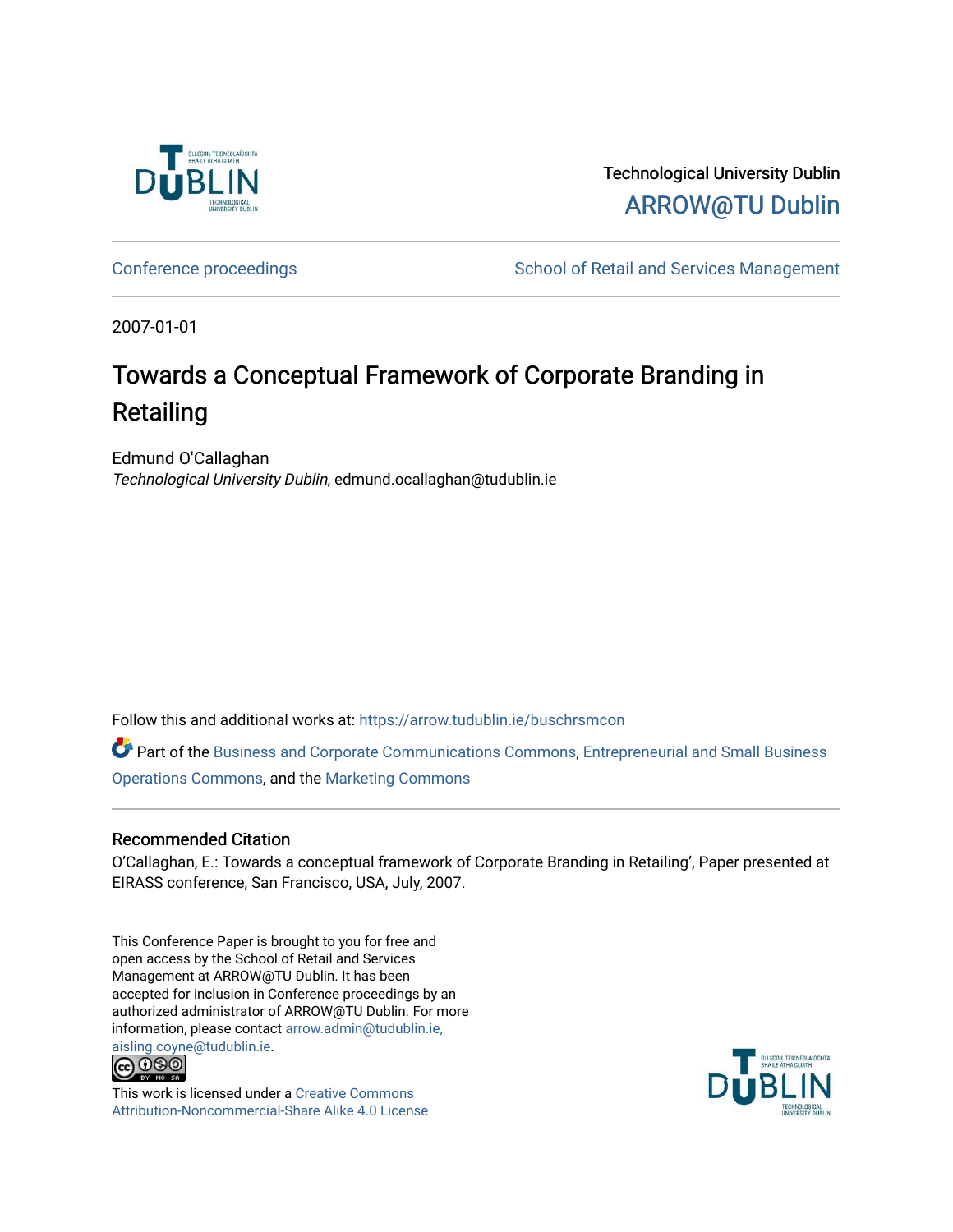

### **Dublin Institute of Technology [ARROW@DIT](http://arrow.dit.ie)**

[Articles](http://arrow.dit.ie/buschrsmart) **[School of Retail and Services Management](http://arrow.dit.ie/buschrsm)** 

2007-01-01

# Towards a conceptual framework of corporate branding in retailing

Edmund B. O'Callaghan *Dublin Institute of Technology*, edmund.ocallaghan@dit.ie

#### Recommended Citation

O'Callaghan, E. (2007), 'Towards a conceptual framework of Corporate Branding in Retailing', Paper presented at EIRASS conference, San Francisco, USA, July.

This Conference Paper is brought to you for free and open access by the School of Retail and Services Management at ARROW@DIT. It has been accepted for inclusion in Articles by an authorized administrator of ARROW@DIT. For more information, please contact [yvonne.desmond@dit.ie, arrow.admin@dit.ie.](mailto:yvonne.desmond@dit.ie, arrow.admin@dit.ie)

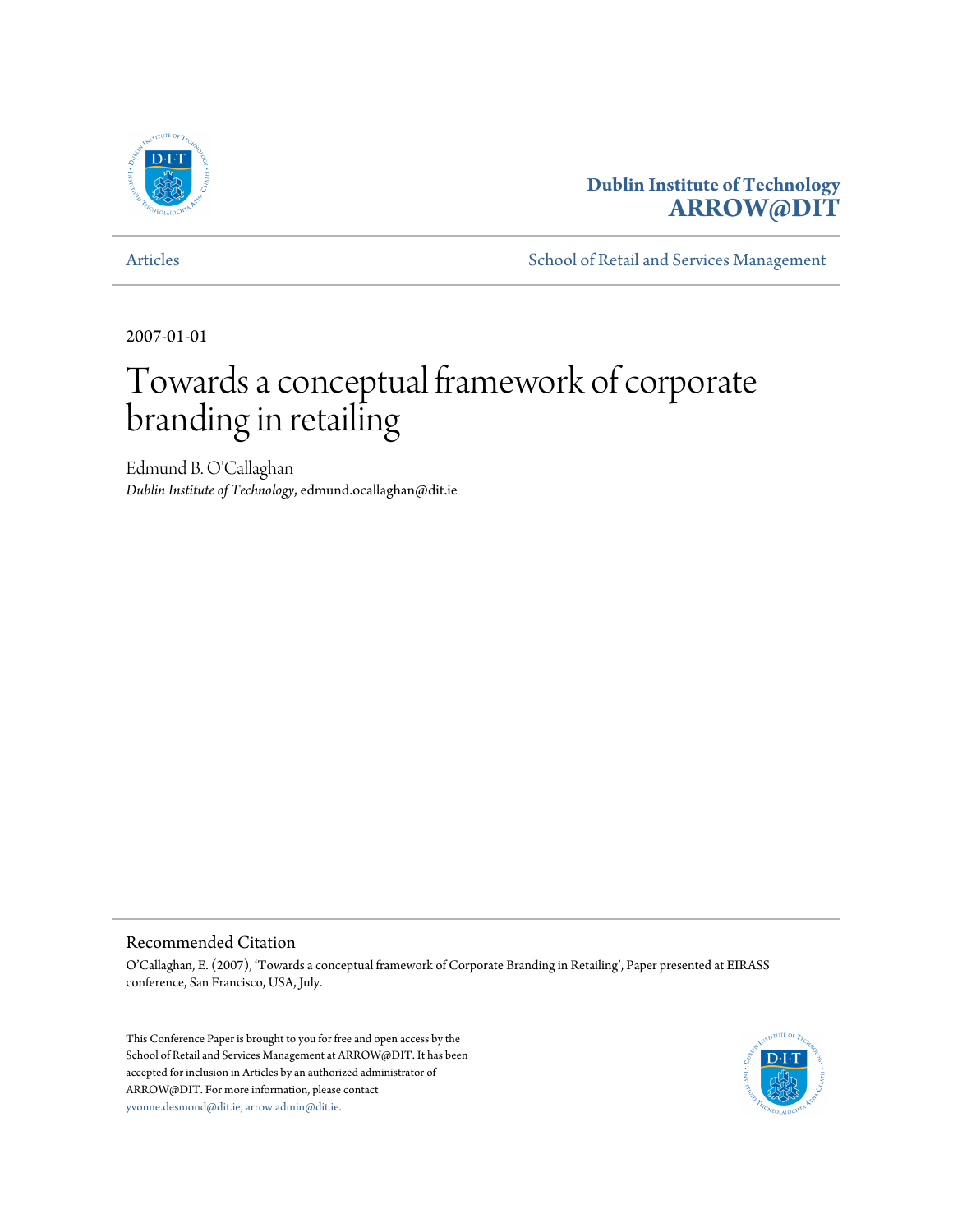## **Towards a conceptual framework on corporate branding in retailing**

Edmund O' CALLAGHAN, School of Retail & Services Management, Faculty of Business, Dublin Institute of Technology, Aungier St. Dublin 1. Ireland. Tel. O0353-1-4027062. Fax 00353-1-4027199. e-mail Edmund.ocallaghan @dit.ie

#### **Abstract**

*The view that corporate brand building in retailing is different to any other context (Burt and Sparks, 2002) is predicated in the belief that 'goods' retailers need to manage a range of corporate components, its multiple relationships with customers and its dependence on employees to personify and deliver much of the corporate identity. These differences in operations are perceived as adding a degree of complexity to an already challenging process of corporate brand development. This paper proposes a conceptual framework for the corporate brand building process within an SME retail context. It develops on the work of Hatch & Schultz's (2003) proposed alignment of culture, vision and image as critical for corporate brand building and Abratt's (1989) corporate identity framework which strongly emphasises the key requirement of integrated corporate communications for both internal and external audiences. It proposes that the store experience is not only the result of the alignment of strategic vision and corporate culture, but in itself is the key communications vehicle for corporate image development and the corporate branding process. The model also sees company characteristics as mediating factors in corporate brand development.* 

#### **Introduction**

The process of corporate brand building has assumed a greater strategic significance in the  $21<sup>st</sup>$  century marketplace, characterised by the proliferation of branded product offerings. This is reflected in the increasing academic attention to the subject in the past decade (Balmer 1995, 1998, 2001; Ind, 1997, 1998; Mitchell, 1999; Daffey & Abratt, 2002; Hatch & Schultz, 2003; Urde, 2003). Undoubtedly the development of a successful corporate brand differentiates the company and transmits an emotional appeal to the target market, although (Hatch  $\&$  Schultz, 2003) suggest that corporate branding is about belonging to an organization: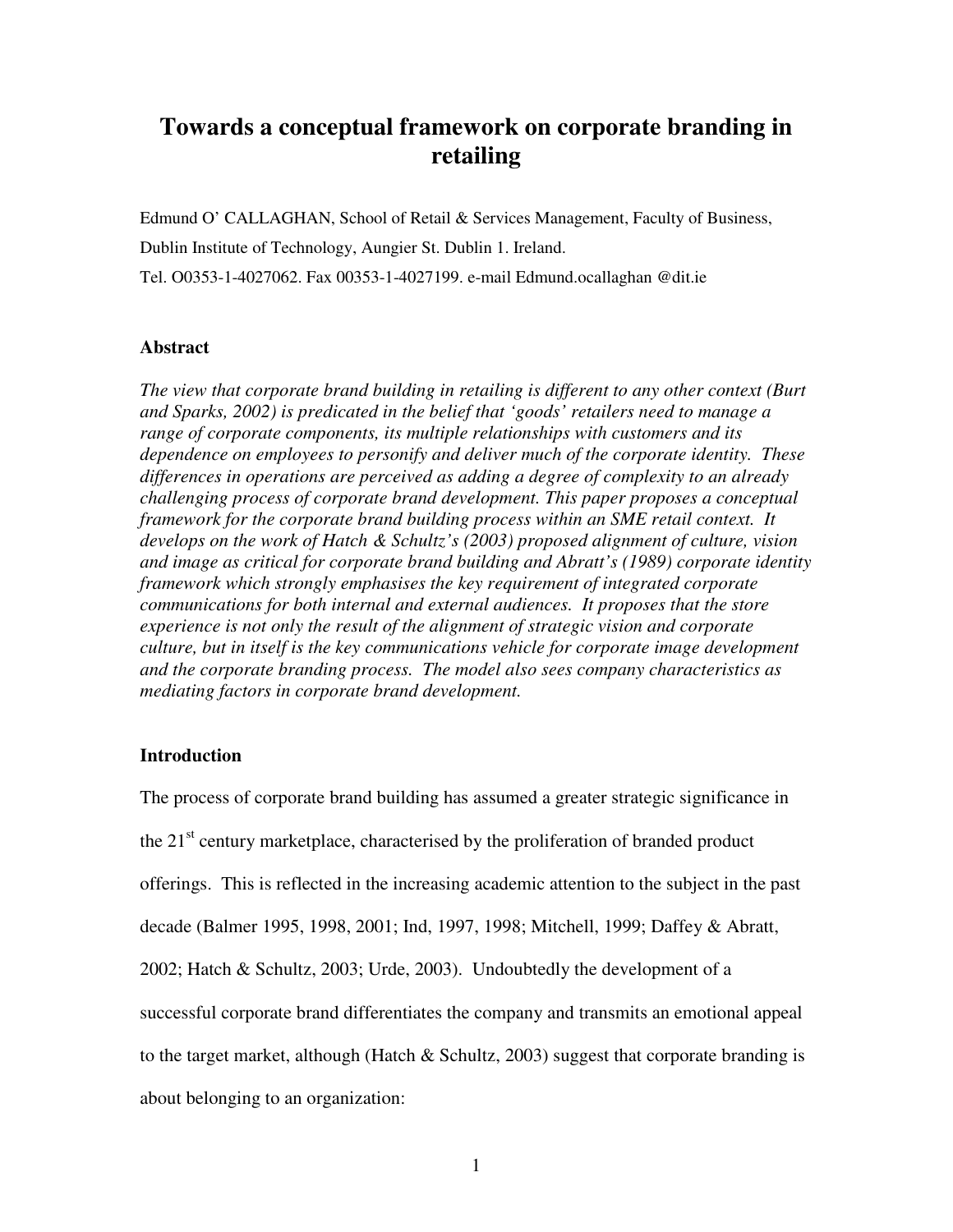'a corporate brand attracts and orients relevant audiences, stakeholders and constituencies around the recognizable values and symbols that differentiate the organization. But corporate branding is not only about differentiation, it is about belonging'

The importance of the corporate brand is not disputed, but very little consensus exists as to its exact meaning (Ind,1997); words such as 'values', 'identity', 'image' and 'communication' are equated with the concept of the corporate brand. There are clear links to work on brand development (de Cheratony & McDonald, 1992; de Chernatony, 1997; de Chernatony & Dall'Olmo Riley, 1998 a/b) and brand management (de Chernatony, 1999) as well as work on corporate image and corporate identity (Balmer & Gray, 2003) and corporate reputation and responsibility (Bickerton, 2000). Balmer (1995) equates the corporate brand with corporate identity, a view seen as potentially misleading in that the corporate brand might be interpreted purely in terms of design and logos, while ignoring the importance of substance in the development of the corporate brand (Ind, 1997:2). Similarly, de Chernatony & Segal Horn (2001) view the corporate brand construct as encapsulating the core values of an organisation and the embodiment of all stakeholder relationships, while Inskip (2004) defines a corporate brand as *what a company stands for*. The congruity between organisational values, their communication and the stakeholder experience is vital to success (Ind, 1997; de Chernatony & Segal-Horn, 2002), a view that has particular significance in a retail context. Closely following on a definition by Van Riel (2001), Einwiller & Will (2002) define the corporate brand as

…a systematically planned and implemented process of creating and maintaining favourable images and consequently a favourable reputation of the company as a whole by sending signals to all stakeholders by managing behaviour, communication and symbolism.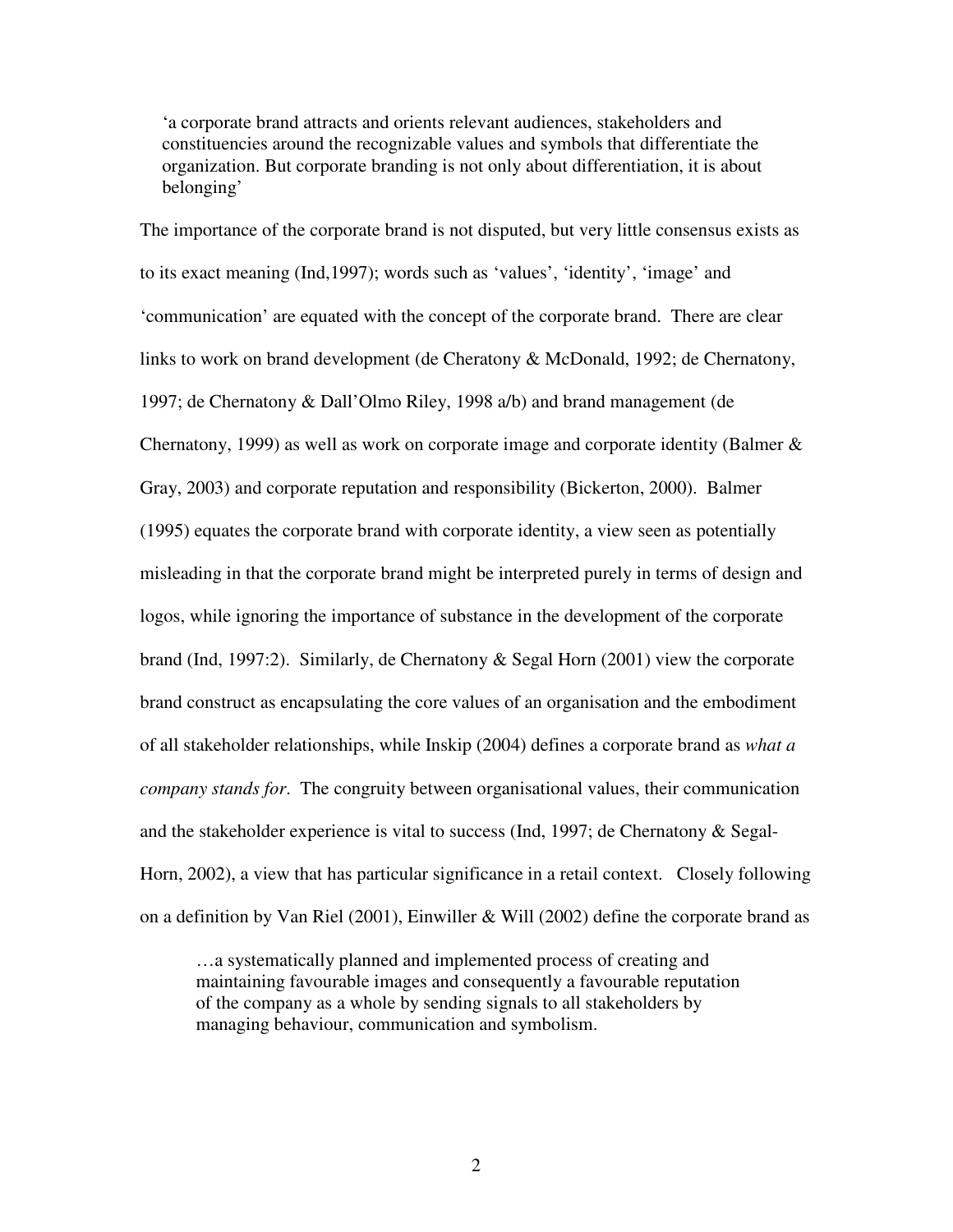Historically, product branding studies have dominated the branding literature (Burt and Sparks, 2002). The Oxford English dictionary traces the development of the word 'brand' from the Germanic word *'brandr'* which referred to the mark made by burning with a hot iron, a usage first noted in 1552. The concept of brand as differentiator is common. In one of the first academic papers on branding published in 1955 by Burleigh Gardner and Sidney Levy, in the *Harvard Business Review*, products and brands are differentiated and a statement of market orientation is clearly evident in the definition of a brand

A brand is more than a label employed to differentiate among the manufacturers of a product. It is a complex symbol that represents a variety of ideas and attributes. It tells the consumer many things, not only about the way it sounds (and its literal meaning if it has one) but more important via the body of associations it has built up and acquired as a public object over a period of time………..The net result is a public image, a character or personality that may be more important for the overall status (and sales) of the brand than many technical facts about the product

(Gardner & Levy, 1955:35)

This early definition of a product brand resonates with many of the principles associated

with a corporate brand. It introduces the idea that a brand represents more than just the

physical attributes, that a brand like people is more than the sum of its parts and that a

brand has a personality, values and a relationship with customers. Steve Gilman,

international director of B&Q, the British DIY operator, emphasises the emotional aspect

of a brand when he states that

Branding is principally an emotional relationship with our customers because you can copy a store and you can copy the product range but you cannot copy the emotional relationship with the customer.

(Howard, 2004:224).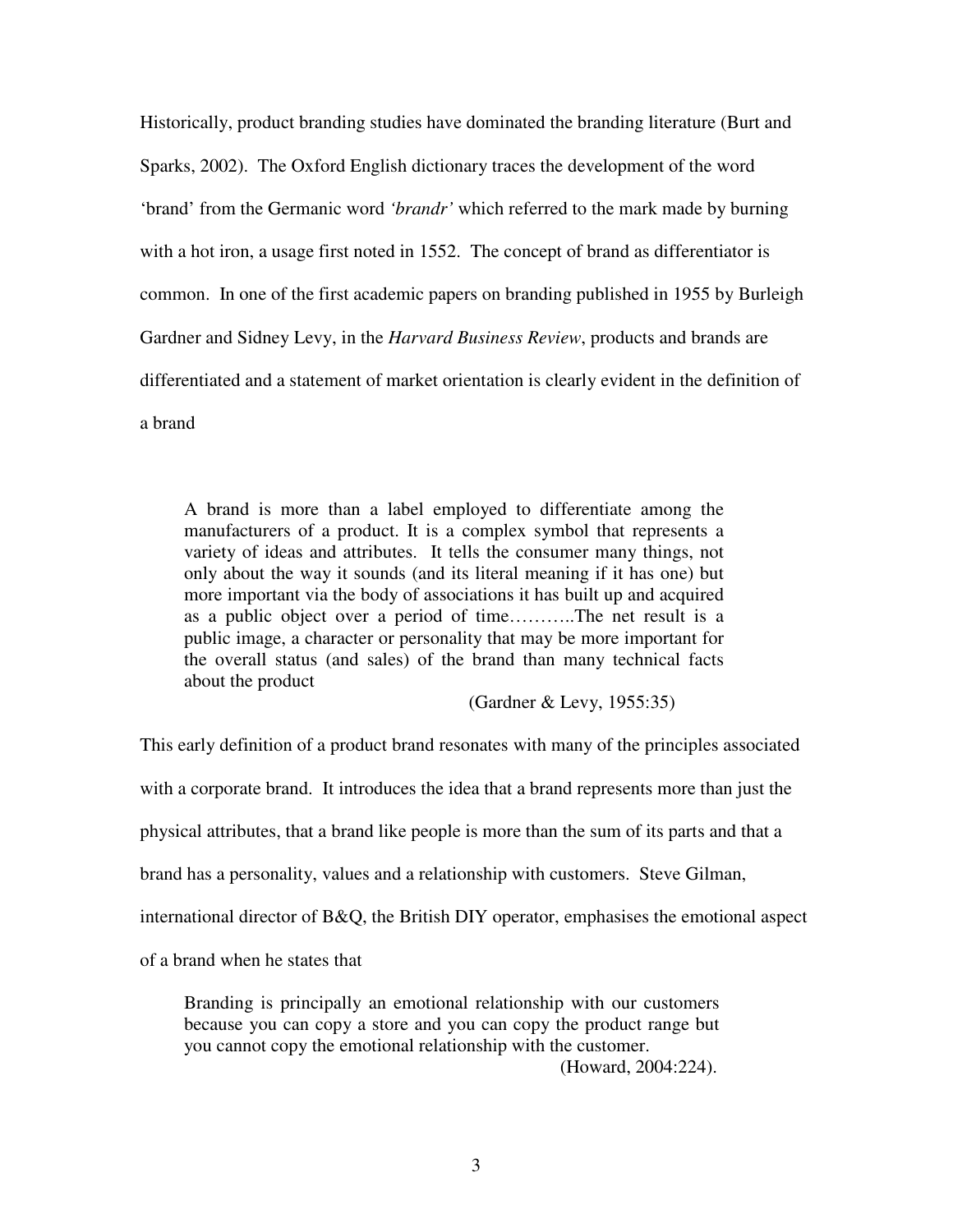Distinctive characteristics have been attributed to the corporate brand. Ind (1997:3-12) postulates that corporate brand attributes differ markedly from product brand attributes in terms of their degree of

- Intangibility (but receives a degree of tangibility through the messages it transmits and stakeholder relationships it develops),
- Complexity (chiefly because of numerous relationships at different levels)
- Responsibility for corporate brand development, focusing on the role of people in delivering consistent brand messages.

In the past two decades retailers have exhibited a degree of sophistication in their overall branding activities that was hitherto unseen. Product branding in food stores moved from generics to premium own brands (Laaksonen & Reynolds, 1994), store fascias were developed in the fashion sector for varying consumer segments (Burt, Dawson & Larke, 2006) and multi store formats were developed in the retail food sector for changing shopping requirements (Dawson, Larke & Chui Choi, 2006), allied to corporate brand relationship building across the sector (Mitchell, 1999).

Several authors note the paucity of corporate branding studies in a services context (Ind, 1997; de Chernatony, 1999; McDonald et al, 2001; Balmer, 2001); fewer still are specific to corporate retail branding (Burt and Sparks, 2002). Roper & Parker (2006) state that they found two SME branding studies (Inskip, 2004; Kapferer, 2002), but were unable to uncover a single retail focused SME study. Inskip (2004) found an *almost silence* about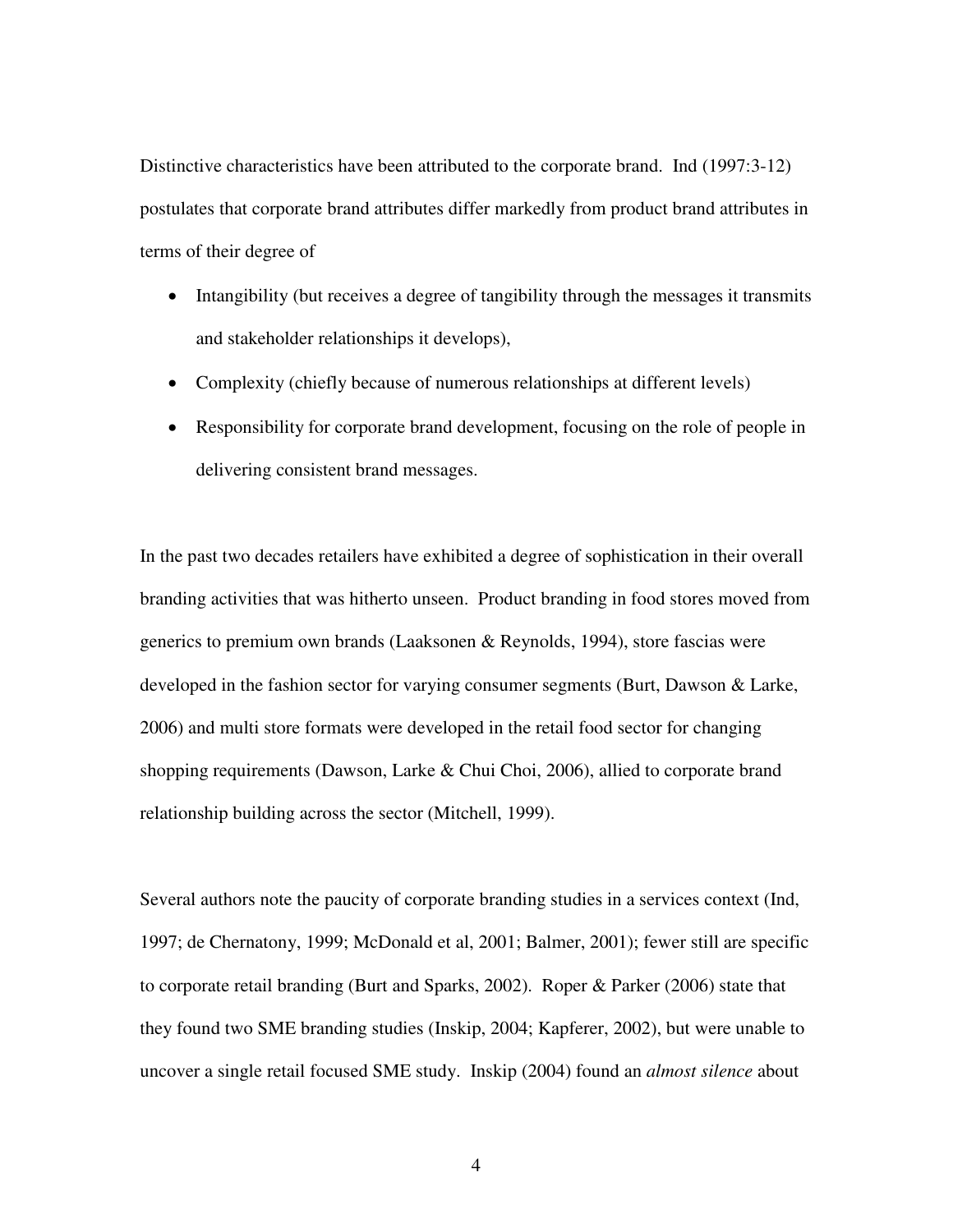corporate branding in or for SME B2B companies. This lack of in-depth analysis in the corporate branding literature to both retailers and SMEs is somewhat surprising given the fact that many retailers might be regarded as exemplars of the corporate brand, having developed strong corporate brands in both national and international markets, allied to the vital strategic importance of SMEs to most economies. While much of the corporate branding literature illustrate by way of retail examples (McDonald et al, 2001; de Chernatony, 1999; Mitchell, 1999), the concept of the corporate brand development has not been comprehensively examined with reference to the activities of retail companies. Burt and Sparks (2002) contend that the retail approach to corporate branding may provide different lessons from practice in other sectors and also for academic theorising on the subject, while Wong and Merrilees, (2005) argue that the apparent lack of literature on SME branding leaves us agnostic about the subject. Echoing a similar view, Roper & Parker (2006) state that most of the retail branding literature has developed from the study of multiple retailers (subtext for large), not independent ones (subtext for SMEs).

The view that corporate branding in retailing is different to any other context (Burt and Sparks, 2002) is predicated in the belief that 'goods' retailers need to manage a range of corporate components, its multiple relationships with customers and its dependence on employees to personify and deliver much of the corporate identity. These differences in operations complicate the management of the corporate retail branding process. They point to pressures on the ability of the retailer to maintain consistency and coherence of the brand, a view that has resonance in the general services literature. These pressures include:-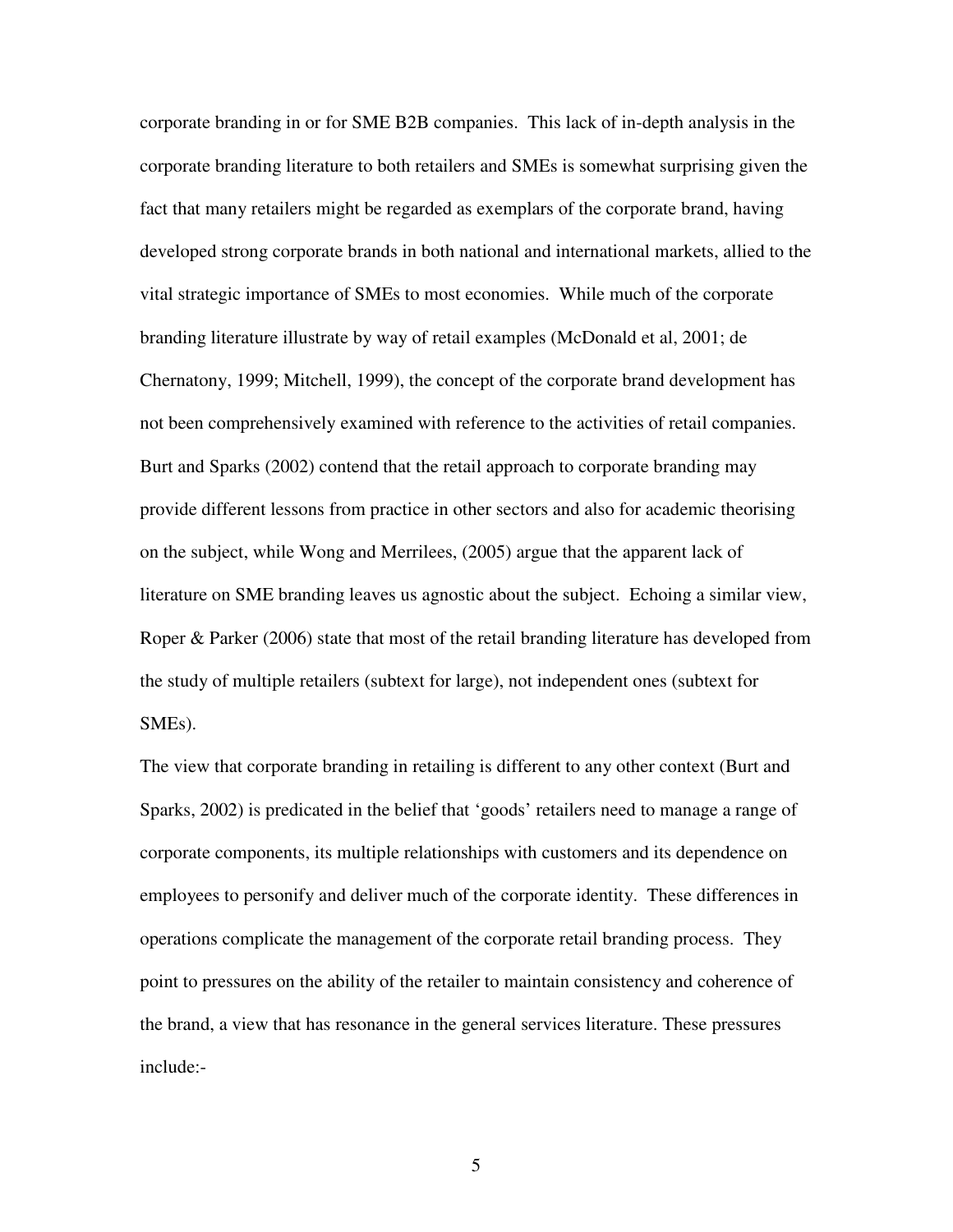- A reliance on employees at the store level to portray the requisite identity and values of the business.
- The identity and values must be delivered across potentially hundreds of stores, in various shopping settings, within different store sizes and formats.
- The belief system and vision at the corporate level has to be delivered to customers and employees on a scale not required in other industries
- Scale and external assessment by institutional investors and analysts requires consistent and comprehensive approaches to the media, institutions and other stakeholders

These differences complicate the corporate branding process, in particular, by placing pressure on the consistency and coherence of the brand. In reviewing the corporate branding, retailing and SME literatures, this paper proposes a framework that conceptualises the development of a corporate brand within a retailing SME context. An examination of the inherent differences between retailer and other business sectors and small and large organisations may pose unique challenges for corporate brand building and present some key questions for brand building, which when refined may provide new insights into the area. The paper begins with a discussion of the strategic importance of corporate retail brand building in the development of a national retail sector and the role of the small firm within that context. It continues by discussing conceptual developments within the corporate branding, retailing and small business literatures. Following on from this, in the main body of the paper, a conceptual framework is presented to illustrate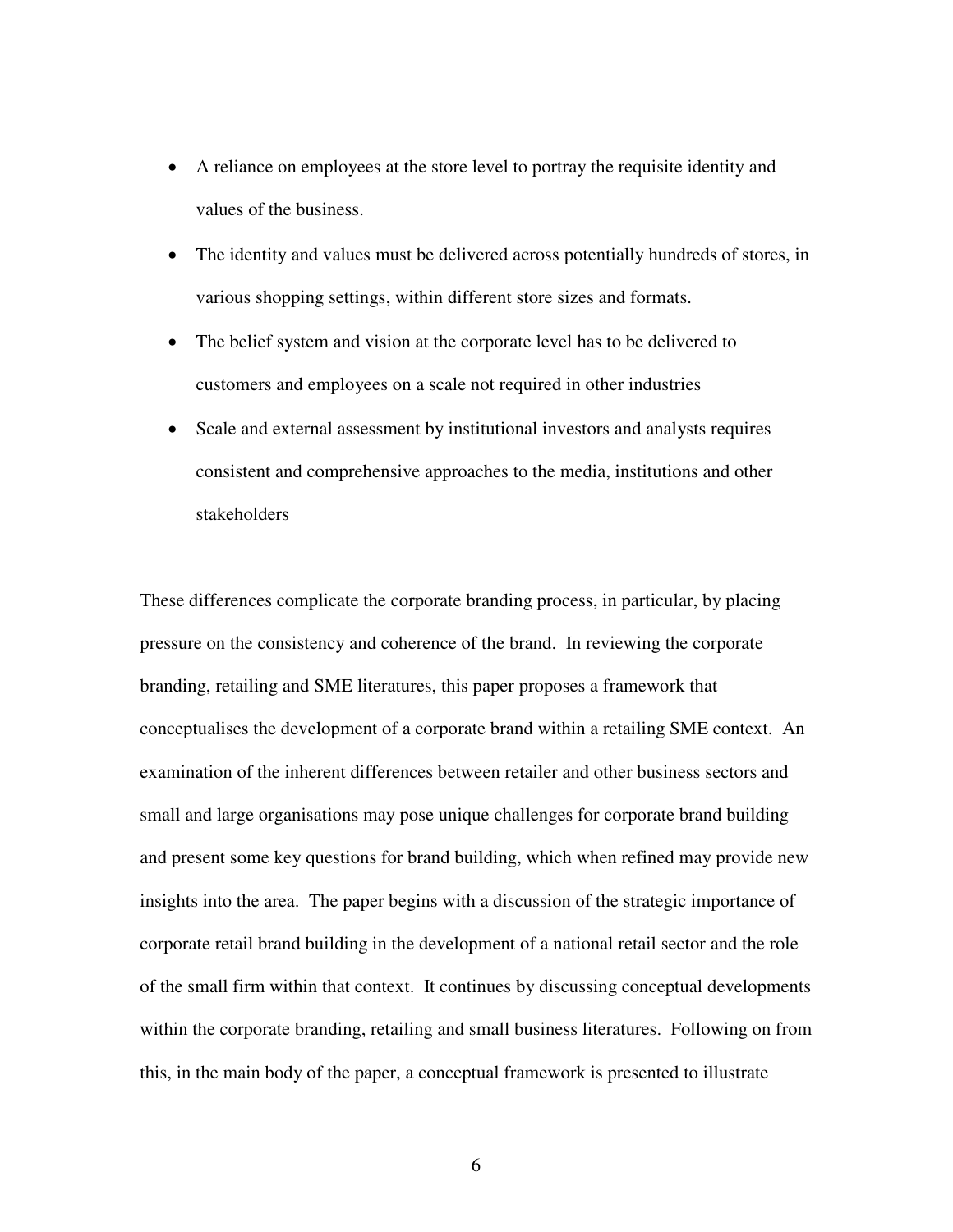corporate brand building in a retail SME context. The paper concludes with a summary of the possible directions for future theoretical and empirical research into the area of corporate branding in retail SMEs.

## **Retail SMEs: Definition, Characteristics and role in national retail development**  *Rationale for SME Focus*

From a macro perspective, the development of multiple perspectives on how to build successful corporate retail brands could be viewed as being of significant strategic value to the development of any national retail sector. In an Irish context, the economic and social benefits of developing a strong indigenous retail sector have been recognised in many reports (Foley, 1998; Forfas, 1999; Goodbody, 2000). Motives for national retail development can be viewed as either pro-active or reactive. In a pro-active context, the potential to develop strong corporate brands, compete effectively with international companies and offer the consumer greater choice is clearly important. Alternatively, and from an SME perspective, the building of the corporate retail brand may have a strategic significance to the development of the business, perhaps unrivalled by any other. It may inevitably have survival implications for many individual business owners into the future. Therefore, a greater understanding of the process of corporate brand building and what facilitates and/or inhibits the process is of significant strategic national value.

#### *Defining the Retail SME*

Historically, definitions of SMEs tended to have a manufacturing bias and proved problematical. This has often inhibited international comparative research on SME sectors. The view that small firms are easier to describe than define rings true. Beaver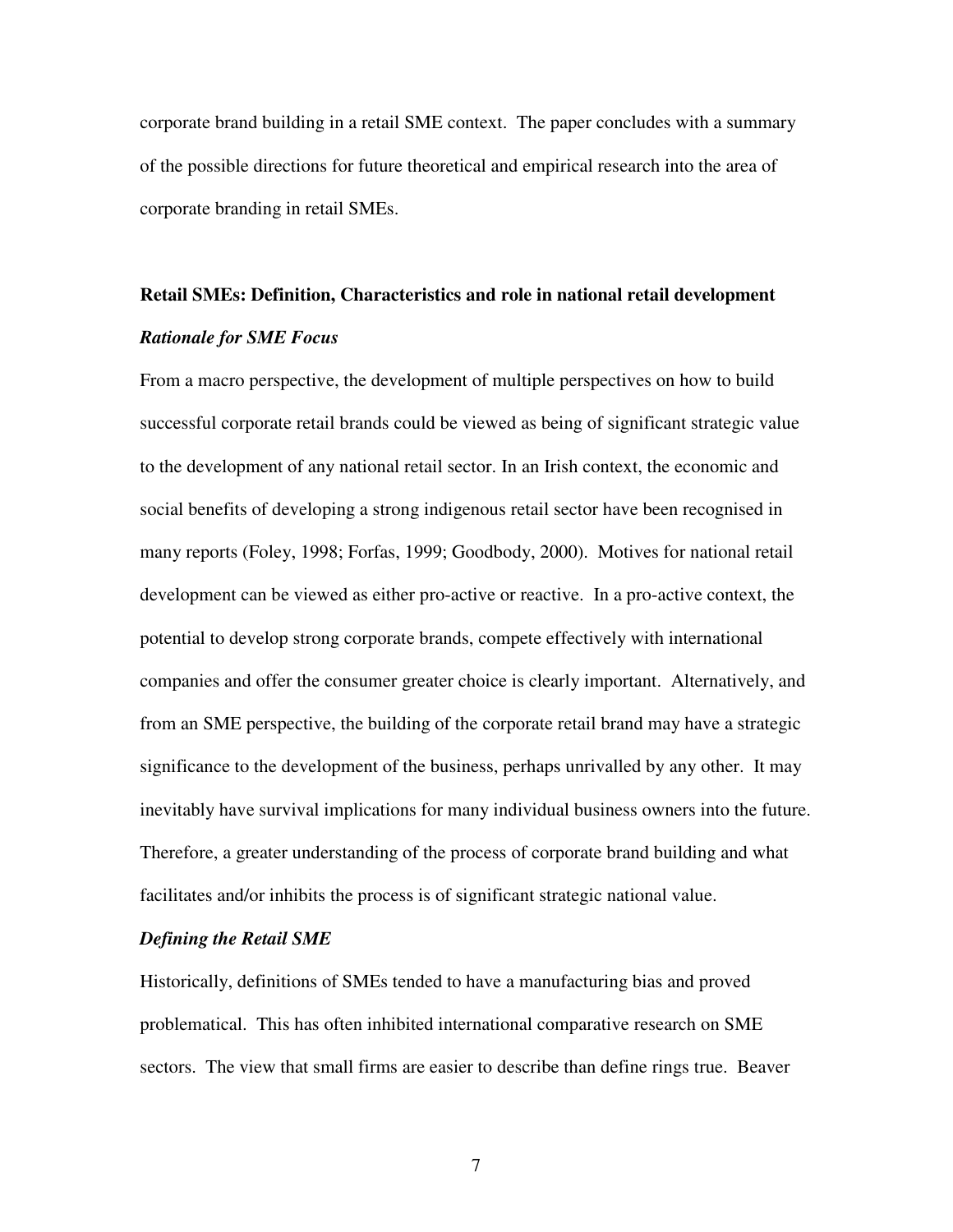(2002:3) expresses the view that a 'panoply'of definitions of SMEs emerge from a comprehensive review of the small business literature that are justified by their users on their basis of their value to particular projects. In 2005, the European Union adopted a standardised definition of SMEs. This was used for funding and development purposes and to facilitate comparative data for member states. A threefold SME classification was created on the basis of number of employees, turnover and balance sheet totals (as shown in Table 1). These statistical measures have their limitations; Deakins & Freel (2006:28) , commenting on the recommendations of the Bolton Committee $<sup>1</sup>$  in the UK, recognise</sup> the fact that number of employees may be appropriate for classifying small firms in certain sectors, while turnover or assets may be more relevant to others. For example, within a manufacturing context, a threshold number of employees might be appropriate whereas, for retailing, a turnover figure might be more relevant (Beaver, 2002:2).

| anı<br>≏<br>u |  |
|---------------|--|
|               |  |

 $\overline{a}$ 

| <b>Enterprise</b> | <b>Headcount</b> | <b>Turnover</b>    | <b>Balance Sheet</b> |
|-------------------|------------------|--------------------|----------------------|
| Category          |                  |                    | <b>Total</b>         |
| Medium-Sized      | 51-250           | $≤$ €50m           | $≤$ €43m             |
| Small             | 11-49            | $≤$ €10m           | $≤$ €10m             |
| Micro             | <10              | $\leq \epsilon$ 2m | $≤$ €2m              |

<sup>&</sup>lt;sup>1</sup> The Bolton Committee or Enquiry in to Small Business in 1971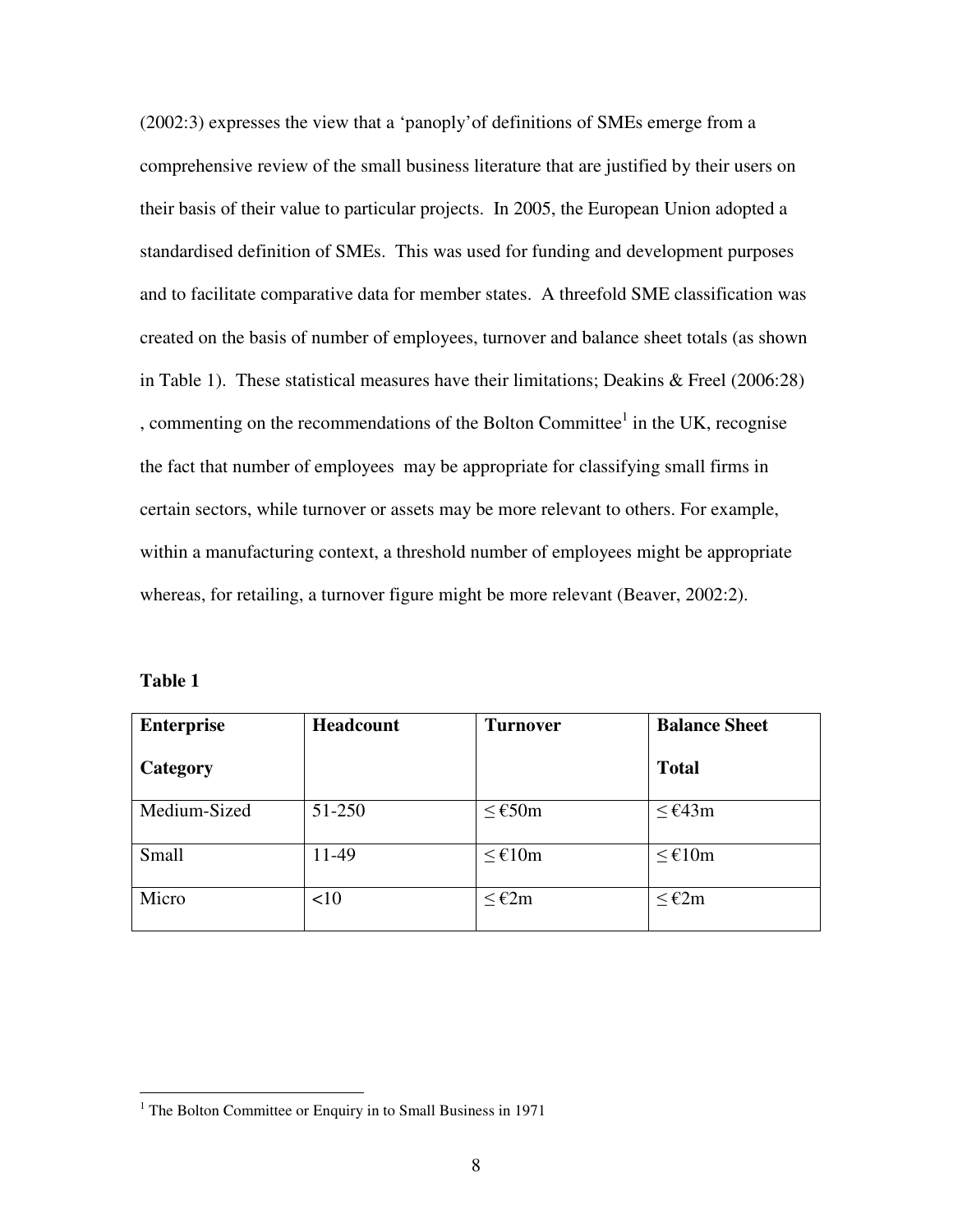It is widely accepted that small firms have different characteristics from larger companies and many argue that that the crucial difference between large and small firms is not size related but the presence of objectives, management style and marketing activity (Carson, 1985; Colleran, 1985). Schollhammer & Kuriloff (1979:179) summarise qualitative characteristics of small businesses as:-

- Scope of Operations—local and regional rather than national and international
- Scale of operations—Market Share not significant within their given industry
- Ownership----ownership in a small number of hands and managed directly by one of the owners
- Independence—not part of a complex enterprise system
- Management Style—Managed in a personalised style/ participate in all aspects of managing the business

Similarly, but from a marketing perspective, Carson (1985) defines a small firm in terms of constraints on marketing and identifies them as limited resources (finance, marketing knowledge, time), lack of specialist expertise in the business discipline (especially marketing) and limited impact on the marketplace. Shuman & Seeger (1986) state that smaller businesses are not smaller versions of big businesses, rather smaller businesses deal with unique size-related issues and behave differently in their analysis of, and interaction with their environment.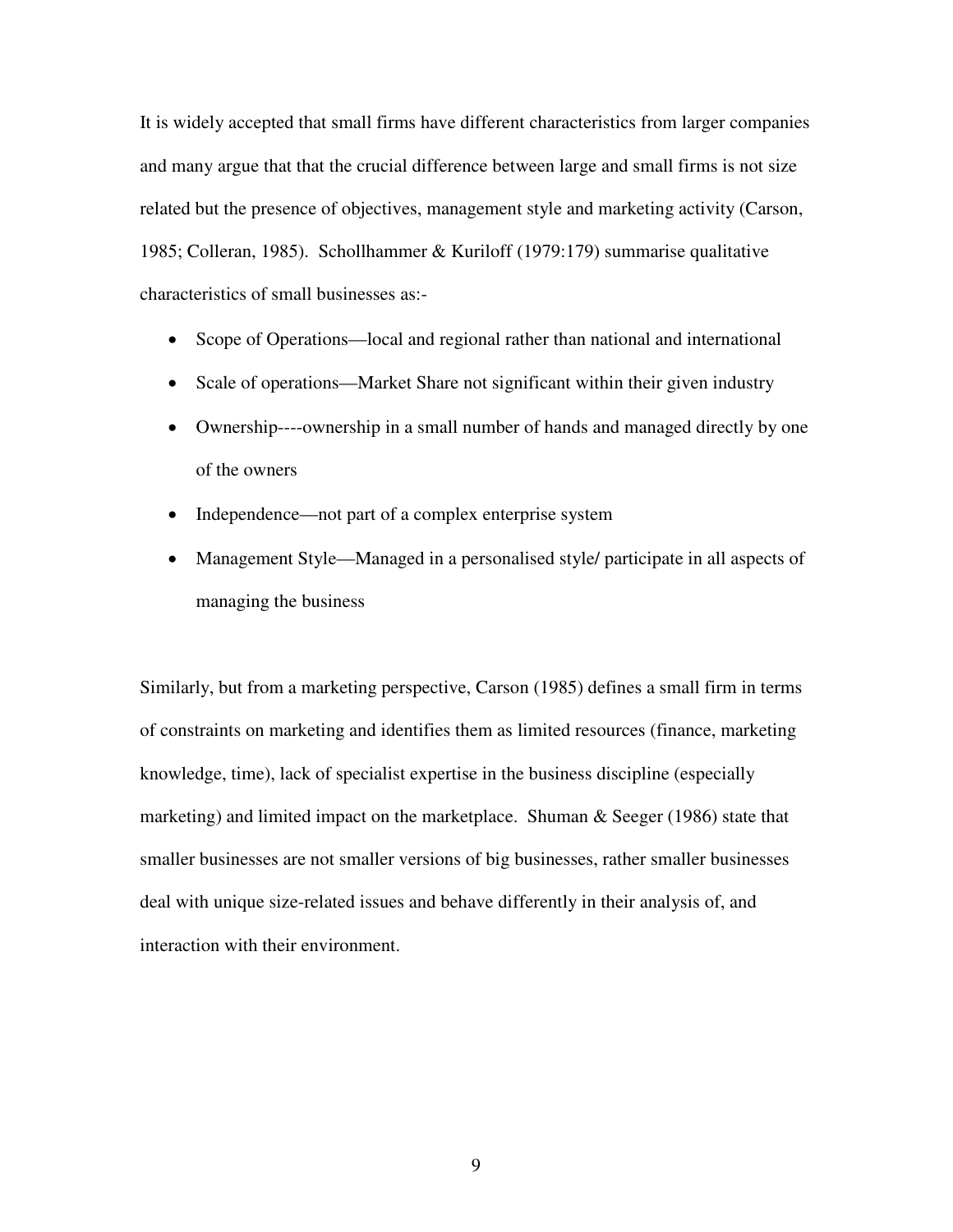#### **Literature Overview**

#### **Strategic Vision**

Top management's aspirations of the company into the future is a common theme among the definitions of strategic vision (Collins & Porras, 1994, Hatch & Schultz, 2001), which Hatch & Schultz (2003) argue *must connect authentically with the heritage of the company*. Such aspirations require a *strategic clarity* (Ind, 1997) necessary for business success based on strong convictions about where the business ought to go and the requisite competences to get there (Ibid). This strategic clarity is highlighted in differentiating retail companies. In their text entitled *'From Trading to Brand Leadership'*, Wileman and Jary (1997) differentiate retailers who are effective and efficient traders, but who lack strategic vision in the development of the corporate brand, as distinct from those retailers that are both effective traders and corporate brand builders. This imperative of building the corporate brand in retailing for sustainable competitive advantage and the challenge facing many SME retailers in the constant tension between short term gain and long term survival, is illustrated by the following quotation.

A retail business that loses its trading edge, disregarding the need for short term sales and profit, is a business at risk that may not survive to reap the benefits of long term brand building. But a retail business that has no long term branded building strategy and instincts will never build defensible competitive advantage, and will always be vulnerable to competitive attack. (Wileman & Jary, 1997: 56)

This is particularly appropriate in an SME context where the convictions and belief of the founder are often what define the values and consequently the culture of the organisation (Schein 1985: 273). Similarly, Inship (2004) states that in an SME context, that sometimes the personality and vision of the CEO defines the corporate brand without recourse to the process of corporate branding in a large company, where such a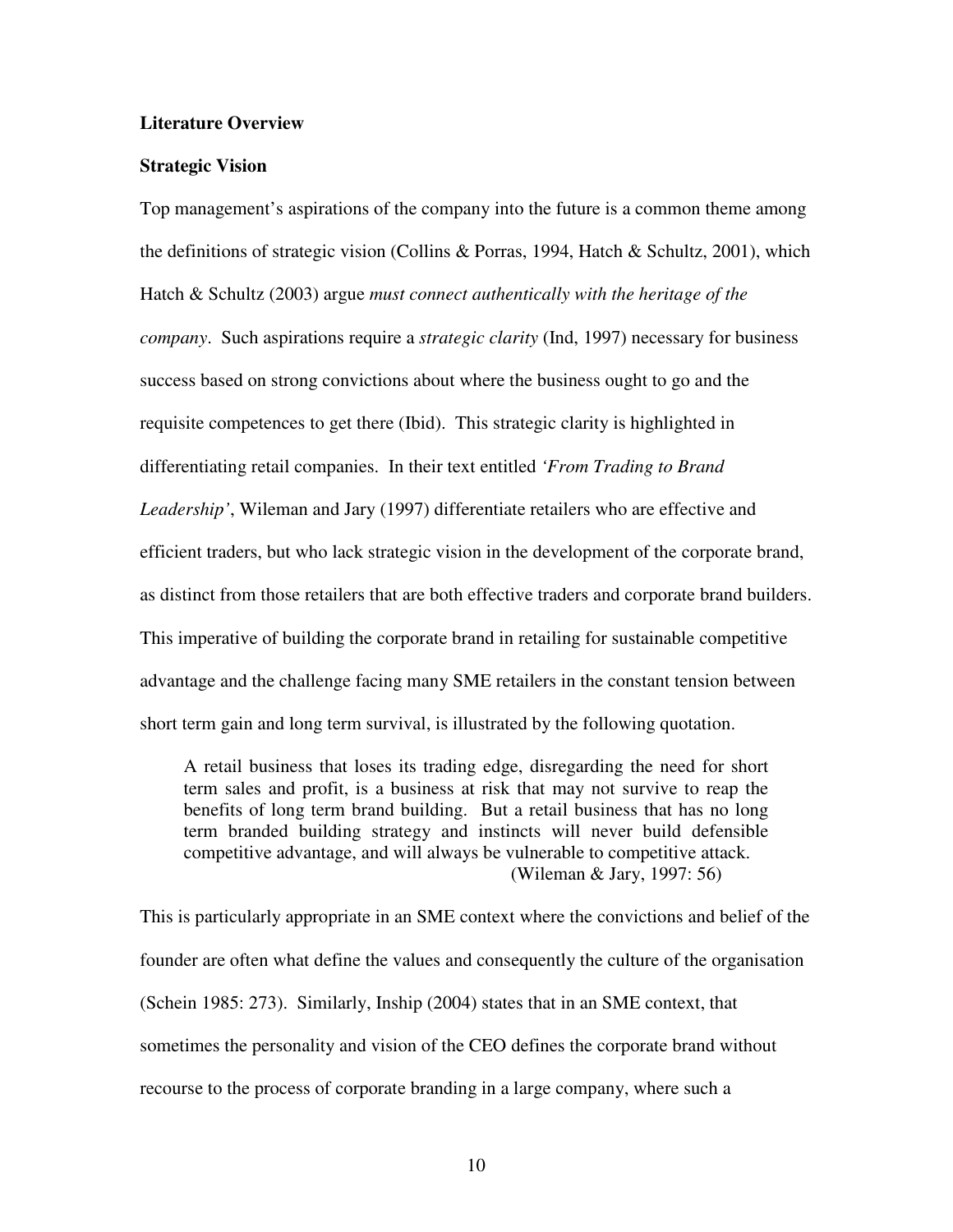programme usually involves consultation throughout the organisation, concept generation, research agreement by all stakeholders, execution of the concept, followed by manifestation in all visual and verbal areas of the business. She found that a strategic focus was an essential prerequisite for marketing and branding activities to become central and that a different approach was necessary to the standard branding model used for large organisations. (Ibid)

#### **Corporate Culture**

There is a universal view of that culture represents core values and beliefs within an organisation. Papasolomou & Vrontis (2006) view corporate culture as:-

'defining the core organisational values and subsequently encourages and endorses preferred forms of staff behaviour that will allow them to become 'brand builders'

Similarly, Hatch & Scultz (2003) define culture as:-

 the internal values and beliefs and basic assumptions that embody the heritage of the company and communicate its meanings to its members

They also equate culture with organisational identity and state that this identity must not only support and understand the strategic vision of the company, but also deliver the desired image. Similarly, Ind (1997:44/45) sees the history, beliefs, philosophy, ownership, personality of its leaders as formative factors in organisational identity, described as the *core of an organisation's existence* (Ibid). Abratt (1989) argues that 'Despite the voluminous literature, the concepts remain unclear and ambiguous as no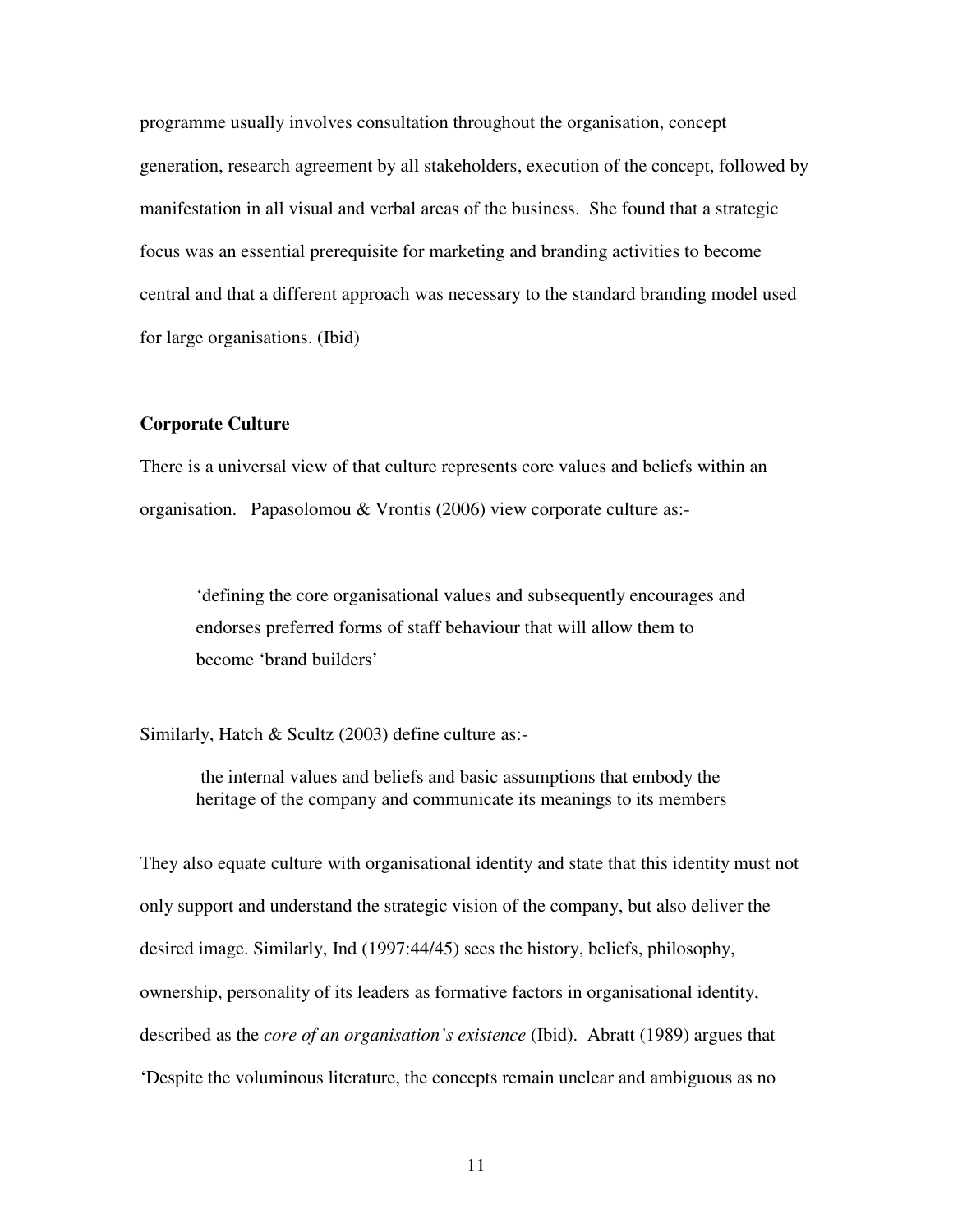universally accepted definitions have emerged' Many writers (Balmer and Wilkinson, 1991, Ind, 1992; Olins, 1978; Van Riel & Balmer, 1997) share Abratt's (1989) view of the lack clarity in the lexicon surrounding the business identity construct. In discussing organisational identity, the core values that are seen as the glue or the common thread in the brand building process must reflect reality rather than invention (Urde, 2003) and therefore cannot be changed quickly or easily, and can inhibit the process of brand building (Ind, 1997:45). Substance over invention is reflected in a common view that the goal is for the organization to live its core values, and thus its brand (Balmer and Wilkenson, 1991; Balmer, 1995; Harris and deChernatony, 2001; Urde, 1999).

In the past, a dominant, clear and coherent culture proved to be an essential quality of 'excellent' companies (Peters and Waterman, 1982) in that employees at all levels of the organisation knew what was expected of them from all the stakeholders. From a management perspective, the alignment of employee's values and behaviours and commitment to corporate brand values is seen as critical for consistent and cohesive communications (Harris and de Chernatony, 2001).

#### **Brand Orientation**

The brand orientation link with culture becomes a reality when the brand becomes symbolic of the organization as a whole. Macrae (1996) states that brands acquire an emotional and symbolic value for their organizations, in which employees essentially begin to live the brand. When an organization grows from a position in which the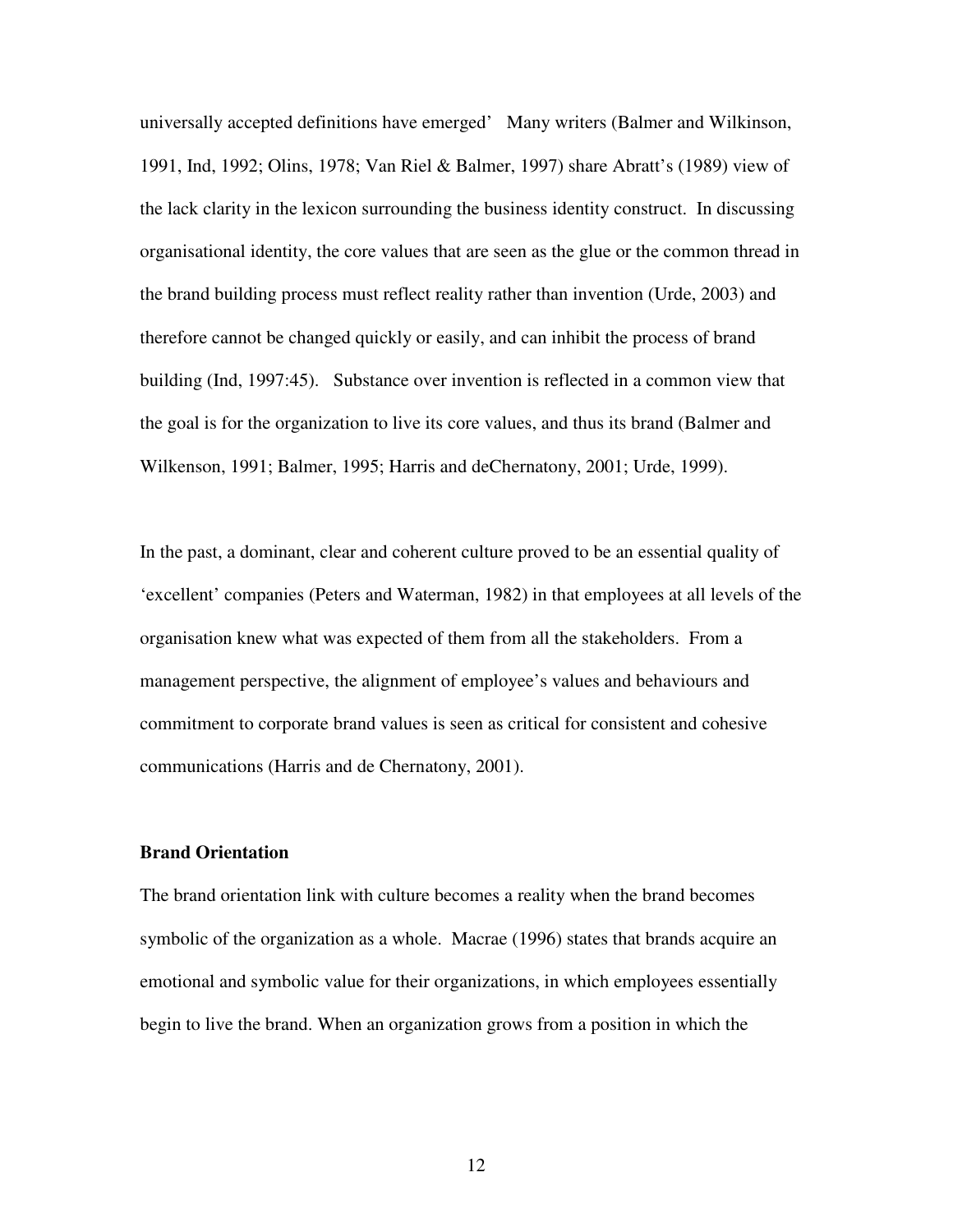mission, vision and organizational values are brought together in the form of core values, a vital step on the road towards high-level brand orientation has been taken (Urde, 1999).

Brand orientation acknowledges the strategic importance of brands. It is an approach in which the processes of the organization revolve around the creation, development, and protection of brand identity in an ongoing interaction with target customers with the aim of achieving lasting competitive advantages in the form of brands (Urde, 1999). While the focus of a market orientation will also be competitive advantage for the company, Hunt and Morgan, (1995:6) emphasise customer needs and the role of research in aiding marketing decision making when they define market orientation as

'the organisationwide generation of market intelligence pertaining to current and future customer needs, dissemination of the intelligence across departments, and organisationwide responsiveness to it'

The focus in brand orientation on the primacy of the brand contrasts with a market orientation's focus on customers and competitors, with brand questions reduced to second order issues (Urde, 1999). This view on the necessity of brand orientation for strategic success (Gumesson, 1998) is somewhat surprising given the significance of the marketing concept. Gummesson (1998) argued that while Levitt's myopia was concerned with inward-focused managers (marketing myopia 1); there was also danger from 'marketing Myopia 2 'ie the risk firms faced blindly following customers. This view is encapsulated in the following quotation

'….what is demanded by customers at any given moment is not necessarily the same as that which will strengthen the brand as a strategic resource….. A person like a brand—who allows himself to be steered by the opinions of others and who constantly adopts whatever position is the most popular does not hold our credibility for long'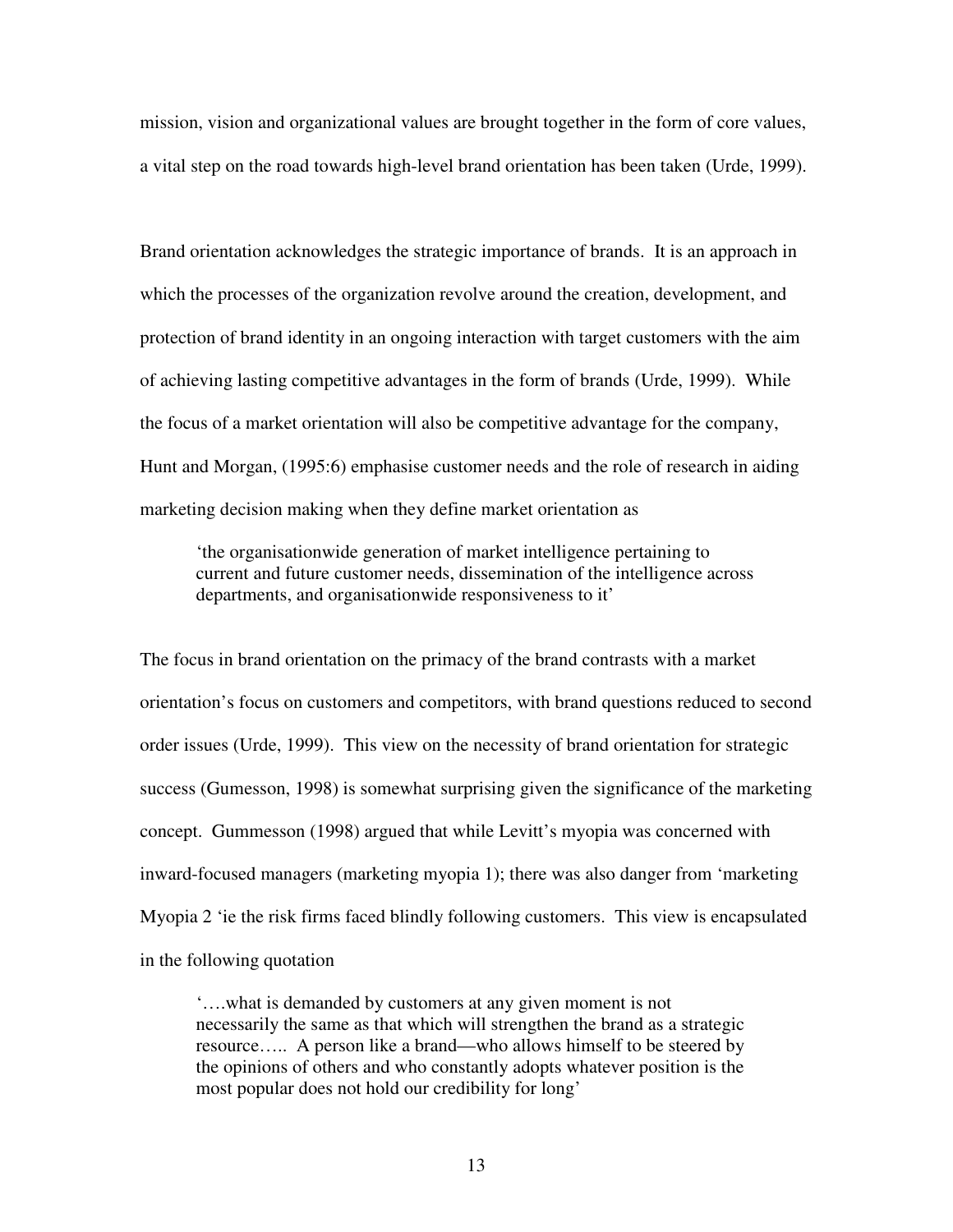Several authors support this stakeholder perspective (Wong & Saunders, 1993; Mitchell, 1999; Gumesson, 1998; Urde, 1999) where it is proposed that customer needs and wants, while not ignored, should not be allowed to unilaterally steer the development of the brand and determine its identity. Wong and Saunders (1993) found that reference to customers alone is a poor guide to long term corporate strategy and the best performance came from companies which combined internal and external orientations. Similarly, Greenley and Foxall (1997) reported that the interests of multiple stakeholders should be pursued for organizational success.

A branding orientation is evident within the corporate branding literature, where there is general agreement on the importance of a stakeholder perspective (Xie & Boggs, 2006; Balmer, 2001; Hatch & Schultz, 2001), and this is seen as deepening the relationship between the company, employees and the customer. This stakeholder perspective is further emphasised (Ind, 1997:31) who states that companies 'need to act as brands that meet the needs of consumers, investors, legislators and employees'.

#### **Corporate Image**

Ind (1997) emphasises the uncontrollable nature of the company/stakeholder relationship and states that the aim for any organisation is to exert as much credible influence over the relationship as possible, so that the corporate image is clear and consistent, appropriate to the company, supported by corporate culture and relevant to the corporate strategy. Similar to many concepts surrounding the corporate brand construct, Hatch & Schultz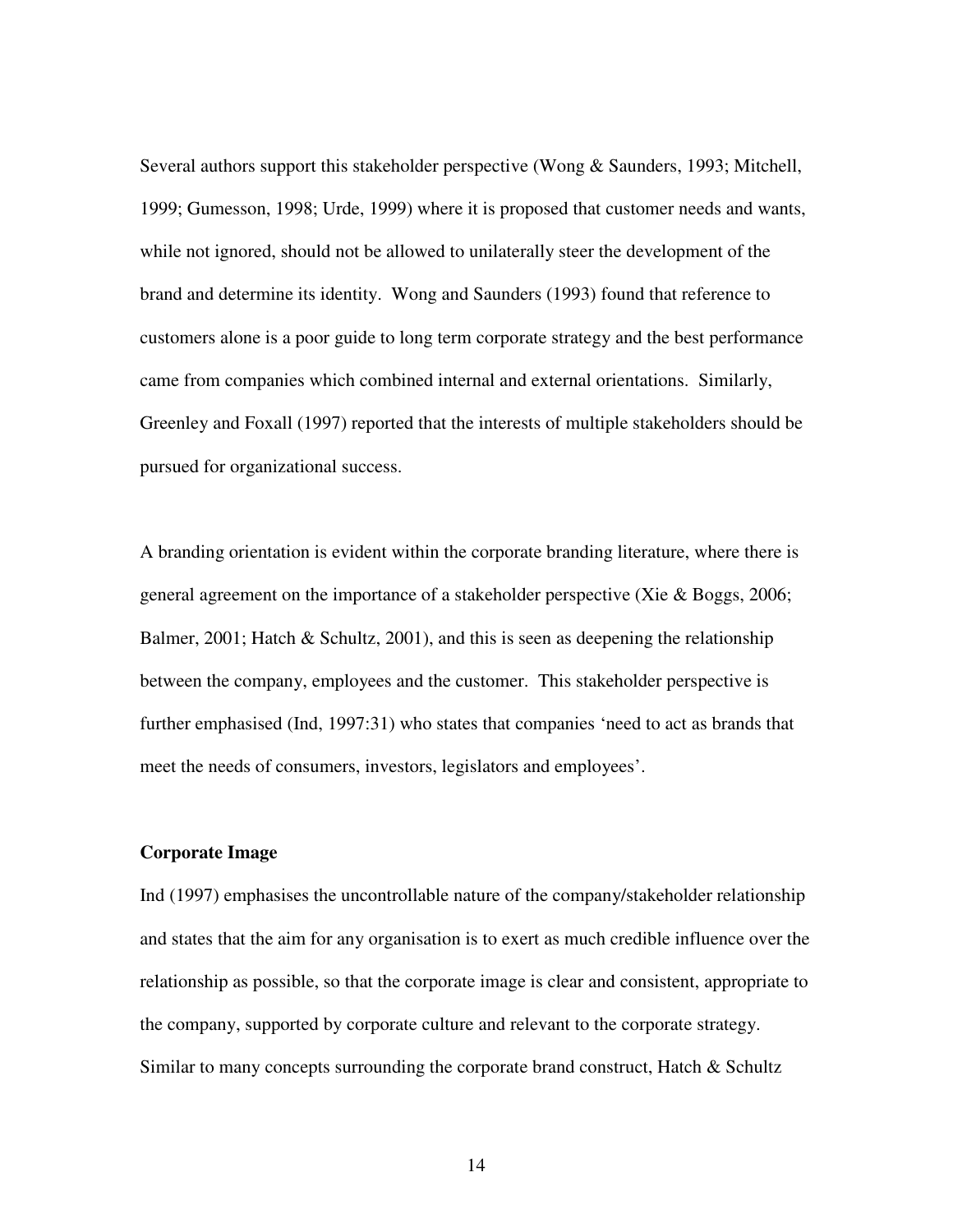(1997) highlight two alternate views to the conceptualisation of corporate image. One views corporate image from the internal construction of public impressions ie how staff believe external stakeholders view the organisation (Dutton et al, 1994) or the way staff would like external stakeholders to view the organisation (Whetten et al, 1992). The other emphasises the external nature of corporate image (Gioia et al, 2000; Hatch  $\&$ Schultz, 1997) and advocates the collection of external stakeholder viewpoints to determine corporate image (Fombrun, 1997; Hatch & Schultz, 2003). In a retail context, some of the early work on image carried out ( Martineau, 1958; Kunkel & Berry,1968; Linquist, 1974) emphasised the external interpretation of image in determining the personality of the store and moved beyond seeing store image in purely functional terms. This view that the more intangible and symbolic characteristics of corporate image is common (Kennedy, 1977; Plummer, 1984; Padgett & Allen, 1997; Hatch & Schultz, 2003). The challenge for retailers is to manage a coherent corporate image across potentially a multitude of location types and hundreds of stores, both nationally and internationally (Burt & Sparks, 2002), with employee's interaction with stakeholders a key determinant of customers' attitudes and beliefs (Zeithaml & Bitner, 2003), all increase the complexity of the image management task with the store experience at the heart of the image management process. For example, it is suggested that the main determinant of image for a service provider such as Virgin was the quality of its employees' (Ind, 1997:66) as was also suggested for Nordstrom and Marks & Spencer (Ibid: 83).

The role of employees is crucial (Ind, 1997:41; Harris and de Chernatony, 2001; de Chernatony &Segal-Horn, 2003). Ind, (1997:41) emphasise not only the importance of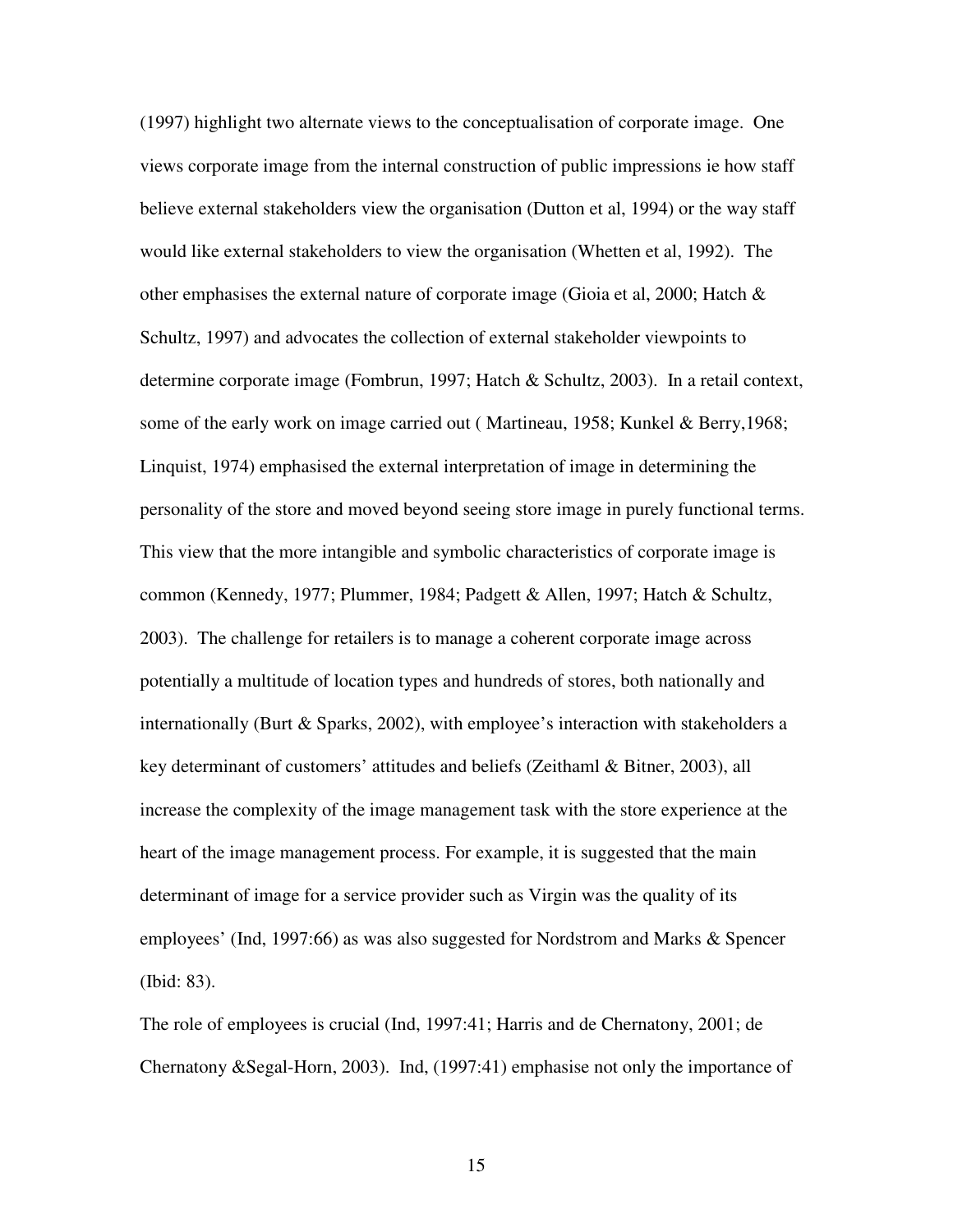staff knowing the nature of company strategy, but also point to the requirement of staff being able to translate it into workable terms. Otherwise, they suggest that the strategy 'will simply grind into oblivion somewhere in the offices of senior management'. Long term commitment by the organisation to well designed induction and training programmes are seen as creating greater staff commitment and the alignment of staff values with the values of the organisation. Fanning (2006) captures this sentiment when he states that

Living the brand requires more than a few internal training courses and away days—it often requires a change in culture, especially from the top, and this is where the problem lies

(Fanning, 2006:198)

 The logic of viewing employees as 'internal customers' is that by satisfying the needs of internal customers, a firm should be in a better position to deliver the quality desired by external customers (Papasolomou & Vrontis, 2006)

#### **Corporate Communications: Balanced Internal and External Orientation**

Communications in all its forms is the critical element in corporate brand building (Merilees and Fry, 2002). While the development of a successful services brand draws on some of the principles of product-based branding (de Chernatony & Dall'Olmo Riley,1999), there are differences in the greater points of contact with stakeholders, necessitating greater attention to coherent communication, both internally and externally (de Chernatony & Segal-Horn, 2003). Traditionally marketing encouraged a customer centred approach, yet the importance of staff to the development of a service brand suggests that this be balanced with an internal orientation. Staff can better understand their role as brand builder if there is effective communication about the service vision,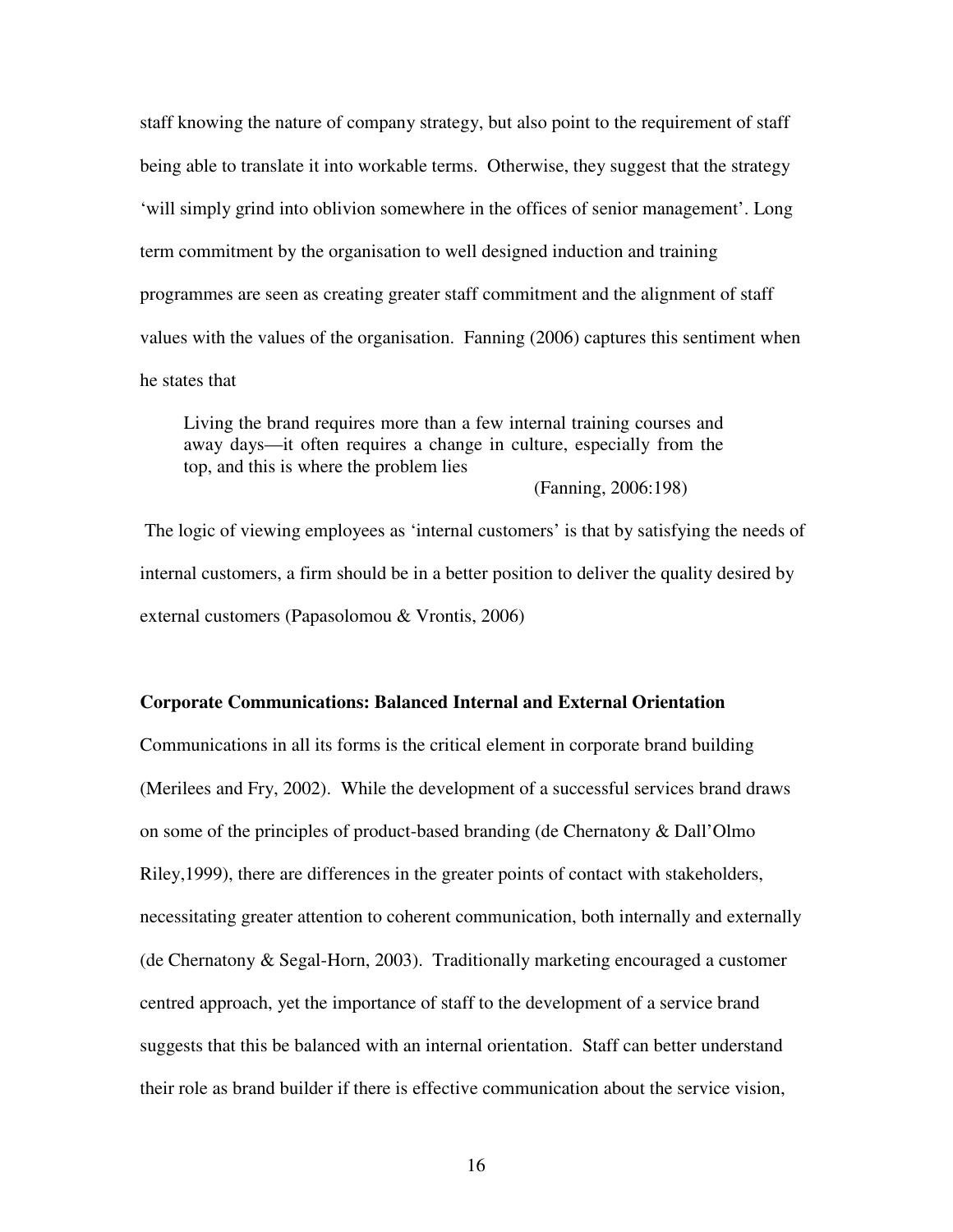the brand promise and consumer expectations (de Chernatony & Segal-Horn, 2003). Success emanates from organisations with a balanced internal and external orientation (de Chernatony et al, 2002), good internal and external communications for relationship building (de Chernatony and Segal Horn, 2003; Cleaver, 1999), with developed internal systems to design consistent value delivery processes, a culture that educates staff about their brand values and supports staff in enacting those brand values (Harris & Ogbonna, 2000; de Chernatony, 2001). Culture cannot be seen in the context of policies, procedures and structures (Aaker, 1996:342/3) but its role in influencing behaviour is seen as critical (de Chernatony and Segal-Horn, 2003), for sustainable competitive advantage Aaker (1996:342/3).Cross functional teams that work together are also seen as essential for coherent communications of the corporate brand (Einwiller & Will, 2002)

#### **Branding Models**

De Chernatony, Drury and Segal Horn (2002) state that brand building is by nature fluid, loose and emergent rather than something that can be confined to steps in a process model. While this view is accepted, a number of models have been developed for brand building that may provide insights towards a model of brand building in a retailing context. These models are briefly outlined in table 2.

#### **Table 2 Models of Corporate Brand Building**

| Aaker (1996) Brand Identity Planning Model                                                                                         |
|------------------------------------------------------------------------------------------------------------------------------------|
| This postulates a process beginning with strategic brand analysis of customers, competitors and self. Brand identity developed and |
| managed via development and execution of a brand position. Goods Focused                                                           |
| Kapferer (1997) Hexagonal brand identity prism model                                                                               |
| Facets—physique, personality, culture, relationship, reflection and self-image---which helps structure the brand building process. |
| Gives little guidance about brand progression. Goods focused.                                                                      |
| Ind (1997)                                                                                                                         |
| the best way to develop a brand 'is to ensure that the employees of an organisation understand and believe in the values of an     |
| organisation'argues that it is more valuable to concentrate on the process of brand definition                                     |
| Davies (2000)Brand Asset Management Model                                                                                          |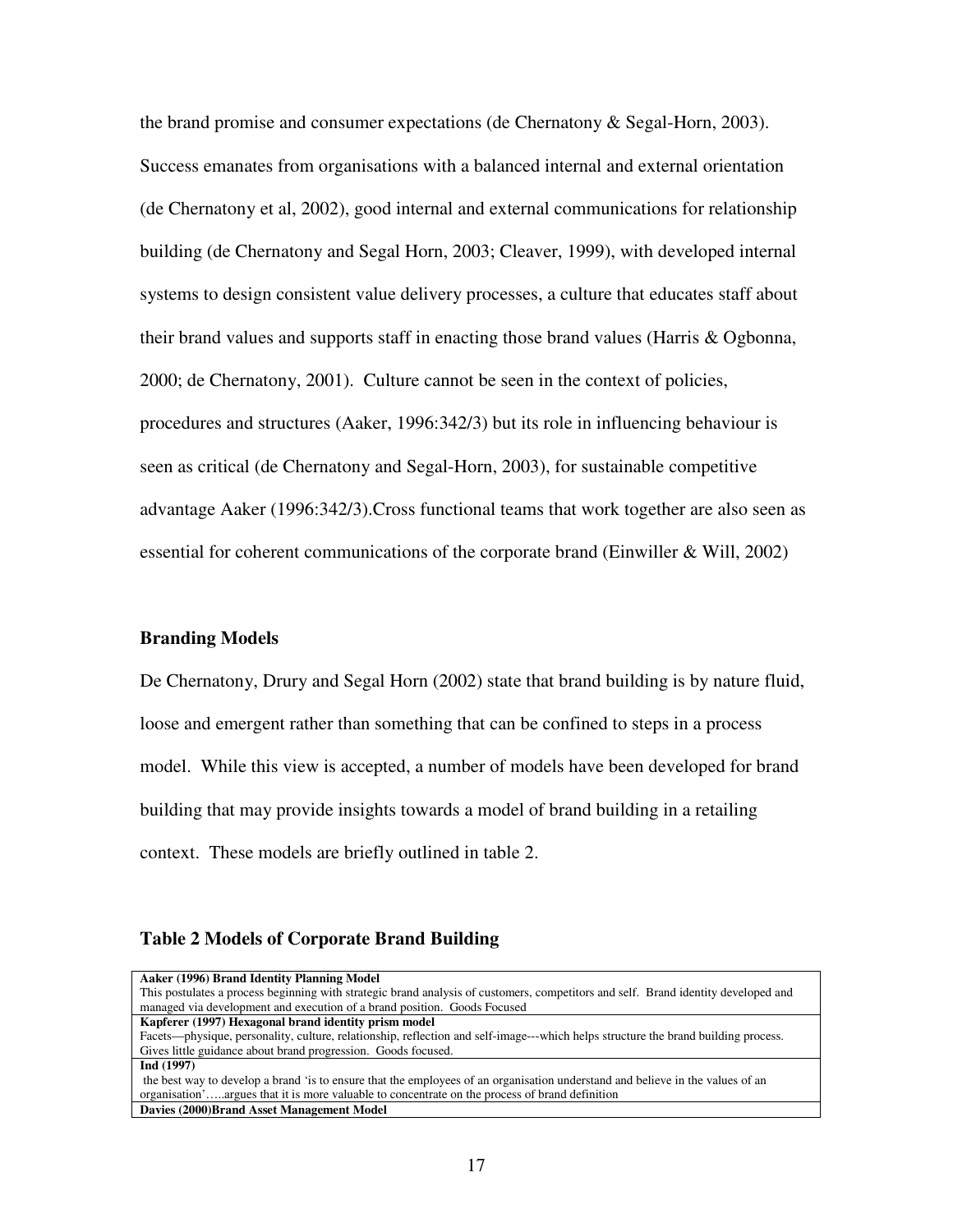| Davies proposes a four phase brand asset management model which some believe(de Chernatony et al, 2002) could be useful in the                                                                                                                                        |
|-----------------------------------------------------------------------------------------------------------------------------------------------------------------------------------------------------------------------------------------------------------------------|
| services sector in that it adopts both an internal and external orientation                                                                                                                                                                                           |
|                                                                                                                                                                                                                                                                       |
| Kunde (2000) Brand Religion model                                                                                                                                                                                                                                     |
| Focus on building brands through making their brand values stronger and more relevant for consumers. Emphasises the importance of                                                                                                                                     |
| values in a sequential brand transformation process. It has resonance for services because the brand metamorphosis depends on<br>engendering staff belief and commitment, two factors critical to the delivery of consistent quality services brands (Browning, 1998) |
| The power of this model is that it adopts a balanced internal and external perspective. Encourages managers to empower employees to                                                                                                                                   |
| deliver coherent brand supporting behaviour through believing in values that make a genuine difference.                                                                                                                                                               |
| De Chernatony (2001) The Process of Building and Sustaining Brands                                                                                                                                                                                                    |
| Proposed a strategic process to build integrated brands which adopts a balanced internal and external perspective. It argues for well                                                                                                                                 |
| defined brand vision, reinforced by an organisational culture enabling a well defined brand essence to be delivered by committed and                                                                                                                                  |
| capable staff                                                                                                                                                                                                                                                         |
|                                                                                                                                                                                                                                                                       |
| DeChernatony, Drury and Segal Horn (2002) Development process of a successful services Brand                                                                                                                                                                          |
|                                                                                                                                                                                                                                                                       |
| Identified stages in building a successful services brand as                                                                                                                                                                                                          |
| Identify external opportunities<br>٠                                                                                                                                                                                                                                  |
| Identify internal capabilities<br>٠                                                                                                                                                                                                                                   |
| Define the brand and develop brand concept<br>٠                                                                                                                                                                                                                       |
| Consider feasibility of brand                                                                                                                                                                                                                                         |
| Ensure internal commitment                                                                                                                                                                                                                                            |
| Position and differentiate the brand                                                                                                                                                                                                                                  |
| Structure organisational resources                                                                                                                                                                                                                                    |
| <b>Market Testing</b>                                                                                                                                                                                                                                                 |
| Operationalisation                                                                                                                                                                                                                                                    |
| Then back to first phase                                                                                                                                                                                                                                              |
| Hatch & Schultz (2003) Corporate Branding Framework                                                                                                                                                                                                                   |
| Proposed a framework for understanding corporate branding as underpinned by processes linking:-                                                                                                                                                                       |
| Strategic vision (top management's aspirations as to what the company will achieve)                                                                                                                                                                                   |
| Organisational culture (internal values and beliefs and basic assumptions that embody the heritage of the company)                                                                                                                                                    |
| Corporate images (stakeholders-customers, shareholders, media, the public)<br>٠                                                                                                                                                                                       |

Aaker (1996:342/3) states that firms that are good at developing strong brands usually have a strong brand-building culture, including clearly defined values, norms and organisational symbols. Top management visibly supports the brands and actions that put brands at risk are questioned as a matter of course.

#### **A Framework for considering the development of the corporate brand in a retail**

#### **context**

From the themes arising from the preceding literature review, a conceptual framework is now presented to illustrate the critical issues relating to corporate brand building in a retail context. The figure below illustrates this framework emphasising a balanced view of the role of both employees and external stakeholders in the process of brand building.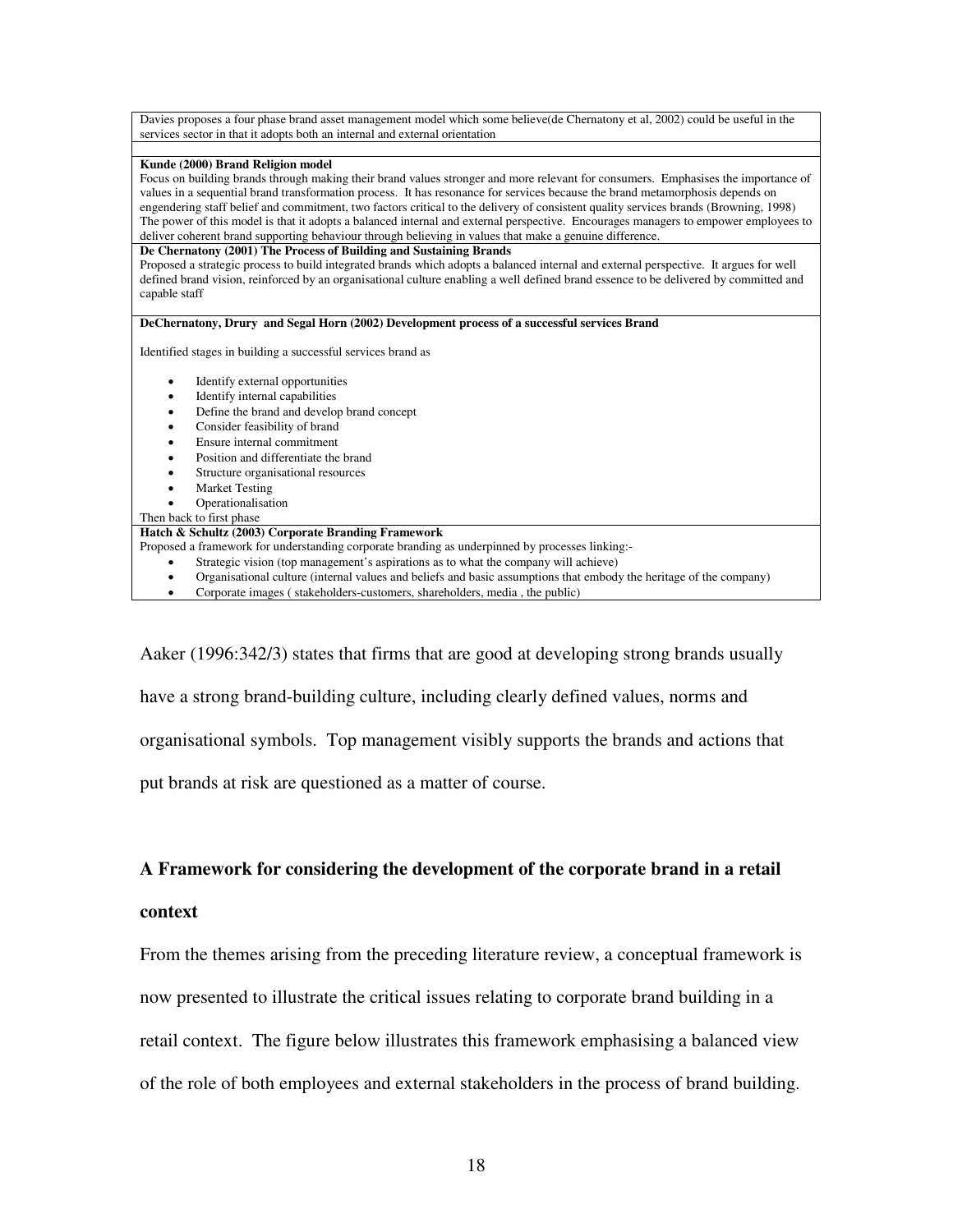The store experience, as experienced by all stakeholders encapsulates organisational sphere elements and the degree of alignment with the core values of the company and how they are communicated



*Fig.1 Conceptual Framework for corporate branding in retail SMEs* 

From this framework, and the literature overview, a number of propositions relating to corporate brand building in a retail SME context may be formulated.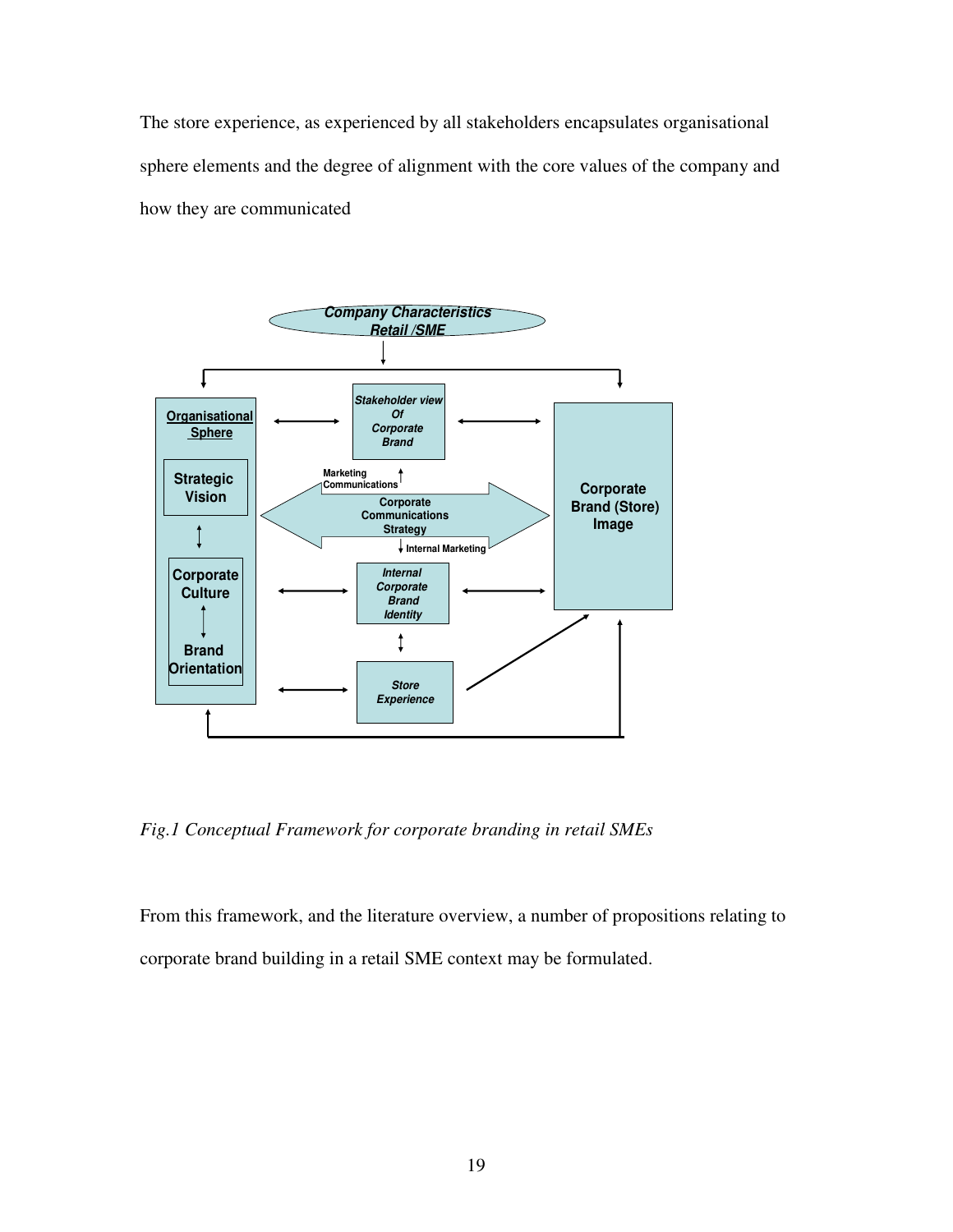#### **Research Propositions**

#### **Proposition 1**

The ability of CEOs to clearly articulate the company's strategic vision/ mission, traditions, beliefs, values and norms (culture) is a key requirement in the corporate brand building process in retail SMEs.

#### **Proposition 2**

A clear understanding of the strategic significance of brand orientation at CEO level is a key requirement in the corporate brand building process in retail SMEs.

#### **Proposition 3**

Cross functional responsibility is necessary for effective corporate brand building in retail SMEs.

#### **Proposition 4**

A balanced internal and external orientation is essential for effective corporate brand building

#### **Proposition 5**

The alignment of strategic vision, corporate culture and stakeholder image is critical to successful corporate brand building.

#### **Proposition 6**

A positive store experience for all stakeholders, in line with corporate communications strategy, is critical for successful corporate brand building in retail

#### **Proposition 7**

Retailer Characteristics are mediating factors in corporate brand building in Retail SMEs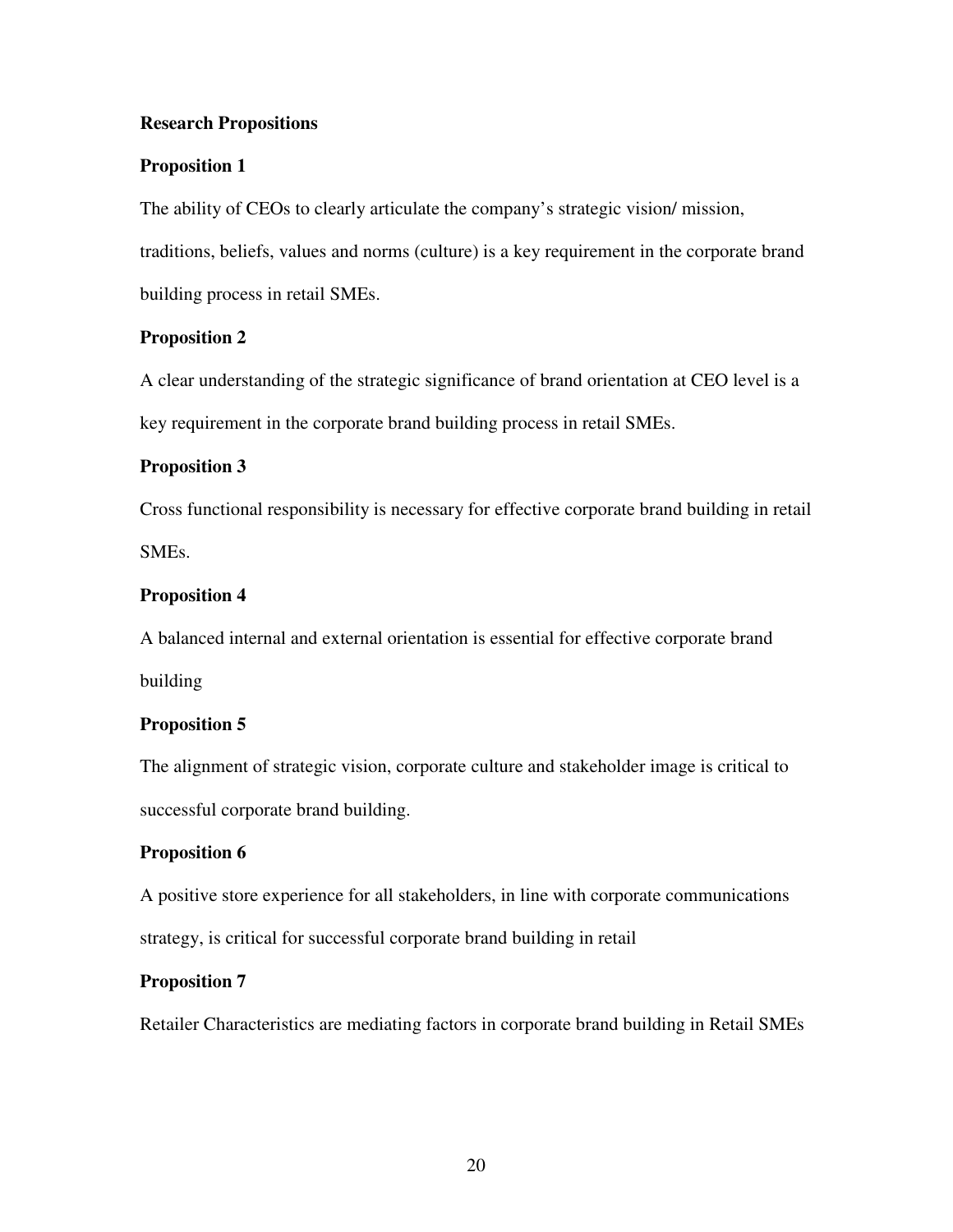#### **Conclusion**

The view that corporate branding in retailing is different to any other context (Burt and Sparks, 2002) is predicated in the belief that 'goods' retailers need to manage a range of corporate components, its multiple relationships with customers and its dependence on employees to personify and deliver much of the corporate identity. These differences in operations complicate the management of the corporate retail branding process. It is clear that research into the corporate branding process is a neglected area with corporate branding, SME and retailing literatures. This is surprising given the importance of the services sector, and in particular the small firm sector to many economies, especially the Irish economy. The necessity of the alignment of strategic vision, internal culture, external image culminating in a positive store experience that re-enforces these brand building variables are seen as critical to corporate brand building in a retail context. The conceptual model proposed develops on the work of Hatch & Schultz's (2003) alignment of culture, vision and image as critical for corporate brand building and Abratt's (1989) corporate identity framework, which strongly emphasises the key requirement of integrated corporate communications for both internal and external audiences. It proposes that the store experience is not only the result of the alignment of strategic vision and corporate culture, but in itself is the key communications vehicle for corporate image development and the corporate branding process. The model also sees company characteristics as mediating factors in corporate brand building in retail SMEs.

#### **References**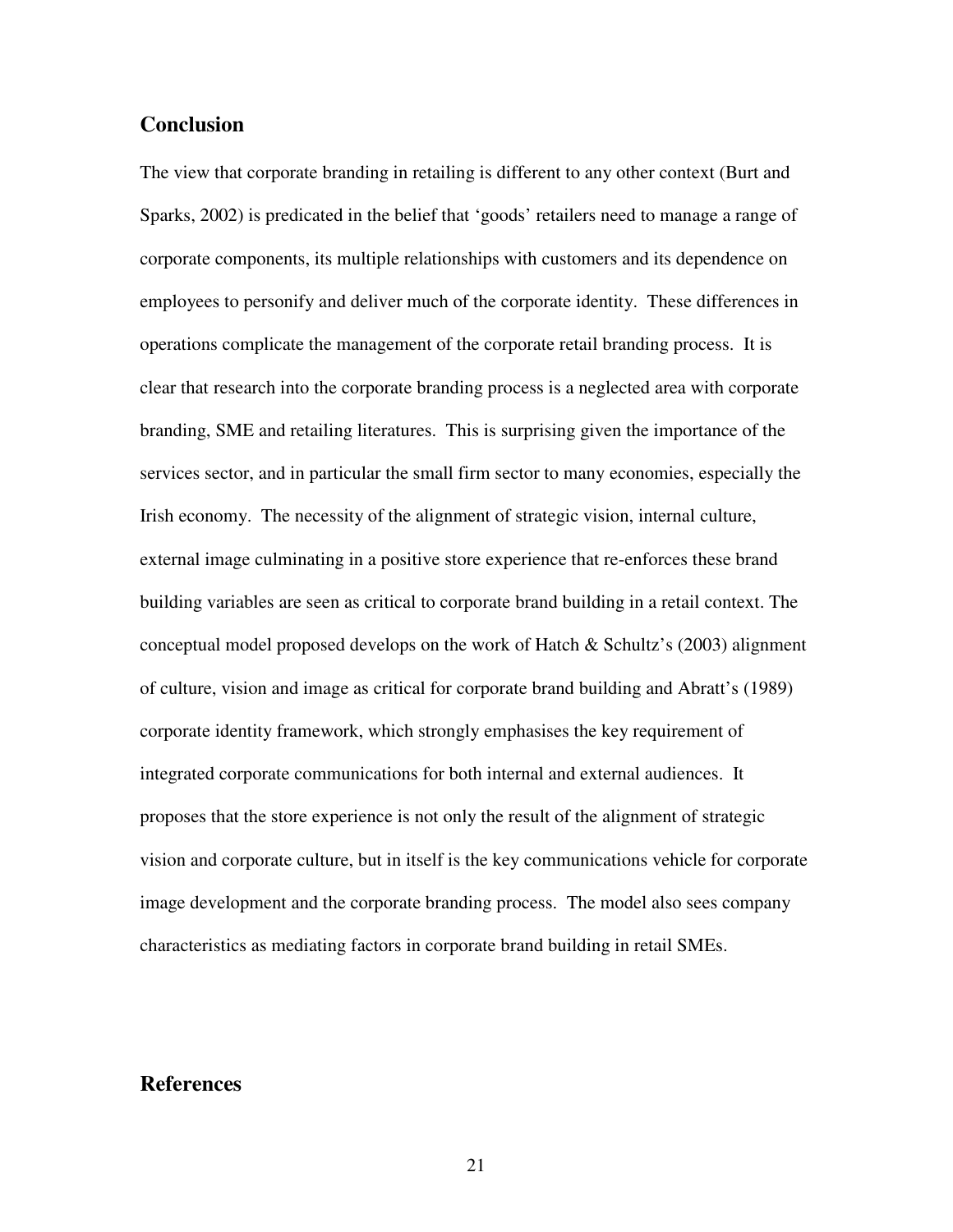Aaker, D.A. (1996), *Building Strong Brands*, Free Press Business

Abratt, R., (1989), 'A new approach to the Corporate Image Management process', *Journal of Marketing Management*, Vol.5, No.1. pp63-76

Balmer, J.M.T.& Wilkinson, A. (1991), 'Building Societies, change, strategy and

corporate identity', *Journal of General Management*, Vol. 17, No. 2, pp20-33

Balmer, J.M.T. (1995), 'Corporate branding and connoisseurship', *Journal of General Management,* No. 21, Autumn, pp21-46

Balmer, J.M.T. (1998), 'Corporate identity and the advent of corporate marketing', *Journal of Marketing Management*, Vol.14, pp963-996

Balmer, J.M.T. (2001), 'Corporate identity, corporate branding and corporate marketing-

seeing through the fog', *European Journal of Marketing*, Vol. 35, No.3/4, pp248-291

Balmer, J.M.T. & Gray, E.R. (2003), 'Corporate brands: what are they? What of them?' *European Journal of Marketing*, Vol. 37, No.7/8, pp972-997

Beaver, G. (2002), *Small Business Entrepreneurship and Enterprise Development*, FT Prentice Hall

Bickerton, D. (2000), 'Corporate Reputation versus corporate branding: the realist

debate', *Corporate Communications: An international Journal*, Vol. 5, No.1, pp42-48

Burt, S.L., Dawson, J. & Larke, R. (2006), 'Royal Ahold: multinational, multi-channel,

multi-format food provider', in Dawson, J, Larke, R. & Mukoyama, M. (eds) (2006),

*Strategic Issues in International Retailing*, Routledge.

Burt, S.L. & Sparks, L. (2002), 'Corporate Branding, Retailing, and Retail Internationalisation', *Corporate Reputation Review*, Vol.5, Nos2/3, pp194-212

Carson, D.J. (1985), 'The evolution of Marketing in Small Firms'*, European Journal of Marketing,* Vol. 19.No.5, pp7-16

Cleaver, C. (1999), 'Brands as the catalyst', *Journal of Brand Management*, Vol.6, No.5, pp309-312

Colleran, J.F. (1985), 'Strategic Marketing Considerations for the small firm', *European Journal of Marketing,* Vol. 19.No.5, pp17-31

Collins, J.C & Porras, J. (1994), *Built to Last*, Harper Business, New York.

Daffey, A. & Abratt. R. (2002), 'Corporate branding in a banking environment',

*Corporate Communications: An International Journal*, Vol.7, No.2, pp87-91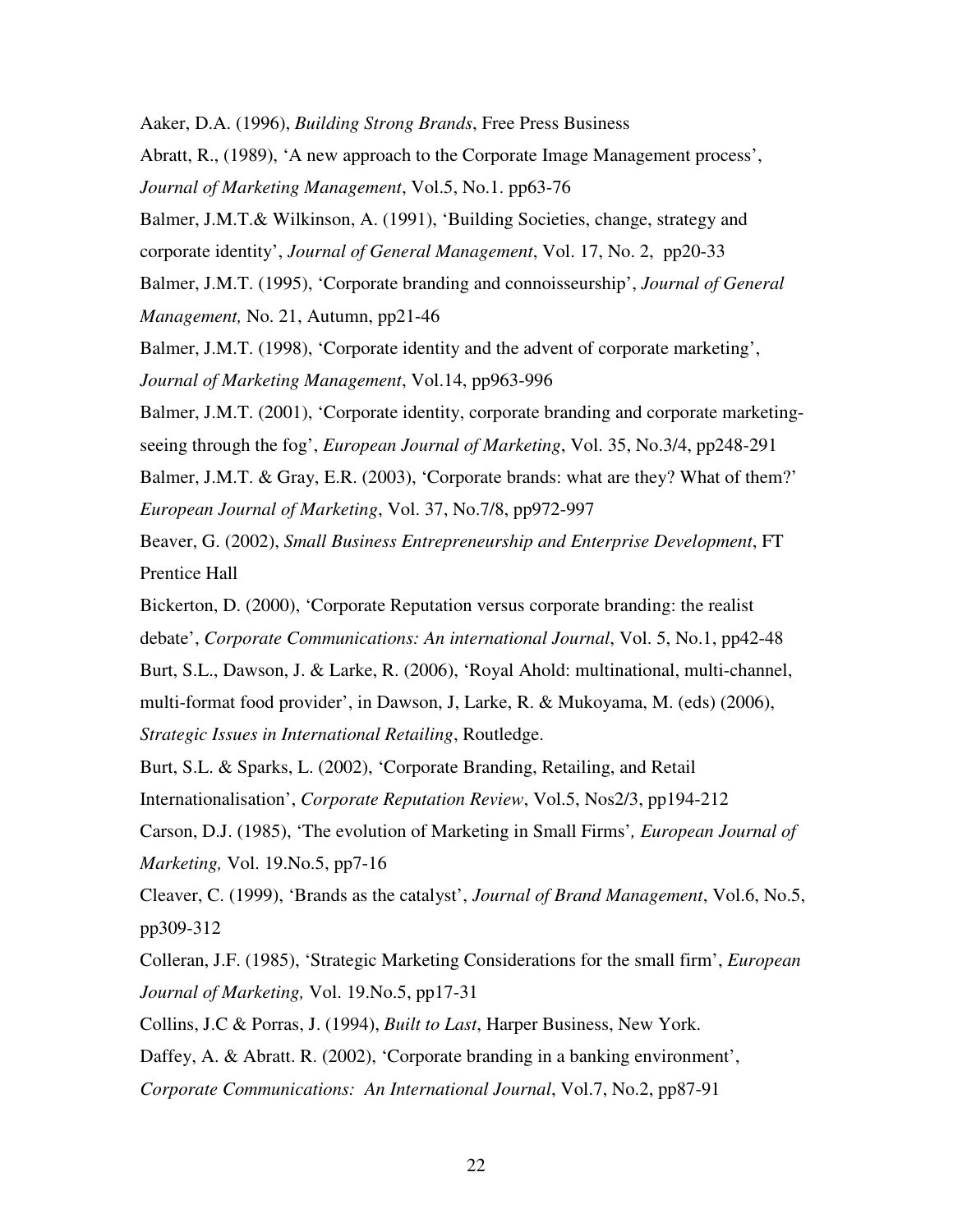Davies, S.M. (2000), *Brand Asset Management*, Jossey-Bass, San Francisco Dawson, J., Larke, R. & Chui Choi, S. (2006), 'Tesco: transferring marketing success factors internationally' in Dawson, J, Larke, R. & Mukoyama, M. (eds) (2006), *Strategic Issues in International Retailing,* Routledge.

Deakins, D. & Freel, M. (2006), *Entrepreneurship and Small Firms*, 4th Ed. McGraw Hill

De Chernatony, L & Dall'Olmo Riley, F. (1999), 'Experts' views about defining services brands and the principles of services branding', *Journal of Business Research*, Vol.46, No.2, pp181-192

De Chernatony, L & Segal-Horn, S. (2001), 'Building on services' characteristics to develop successful services brands', *Journal of Marketing Management*, Vol.17, No.7/8, pp645-669

De Chernatony, L. & Segal-Horn, S. (2002), 'The criteria for successful services brands', *European Journal of Marketing*, Vol.37, No.7/8, pp1095-1118

De Chernatony, L. & McDonald, M.H.B. (1992), *Creating Powerful Brands*, Butterworth-Heinemann, Oxford.

De Chernatony, L & Dall'Olmo Riley, F. (1998a), 'Defining a 'Brand': Beyond the literature with experts' interpretations', *Journal of Marketing Management*, Vol.15, pp157-179

De Chernatony, L & Dall'Olmo Riley, F. (1998b), 'Modelling the components of the brand', *European Journal of Marketing*, 32(11/12), 1074-1090

De Chernatony, L. (1997), 'Integrated brand building using brand taxonomies', *Journal of Product and Brand Management*, Volume 6, Issue 1

De Chernatony, L. (1999), 'Brand Management through narrowing the gap between brand identity and brand reputation', *Journal of Marketing Management*, Volume 15, pp157-179

De Chernatony, L. (2001), *From Brand Vision to Brand Evaluation*, Butterworth-Heinemann, Oxford

De Chernatony, L., Drury, S. & Segal-Horn, S. (2002), 'Building a services brand: stages, people and orientations', Working Papers, Birmingham University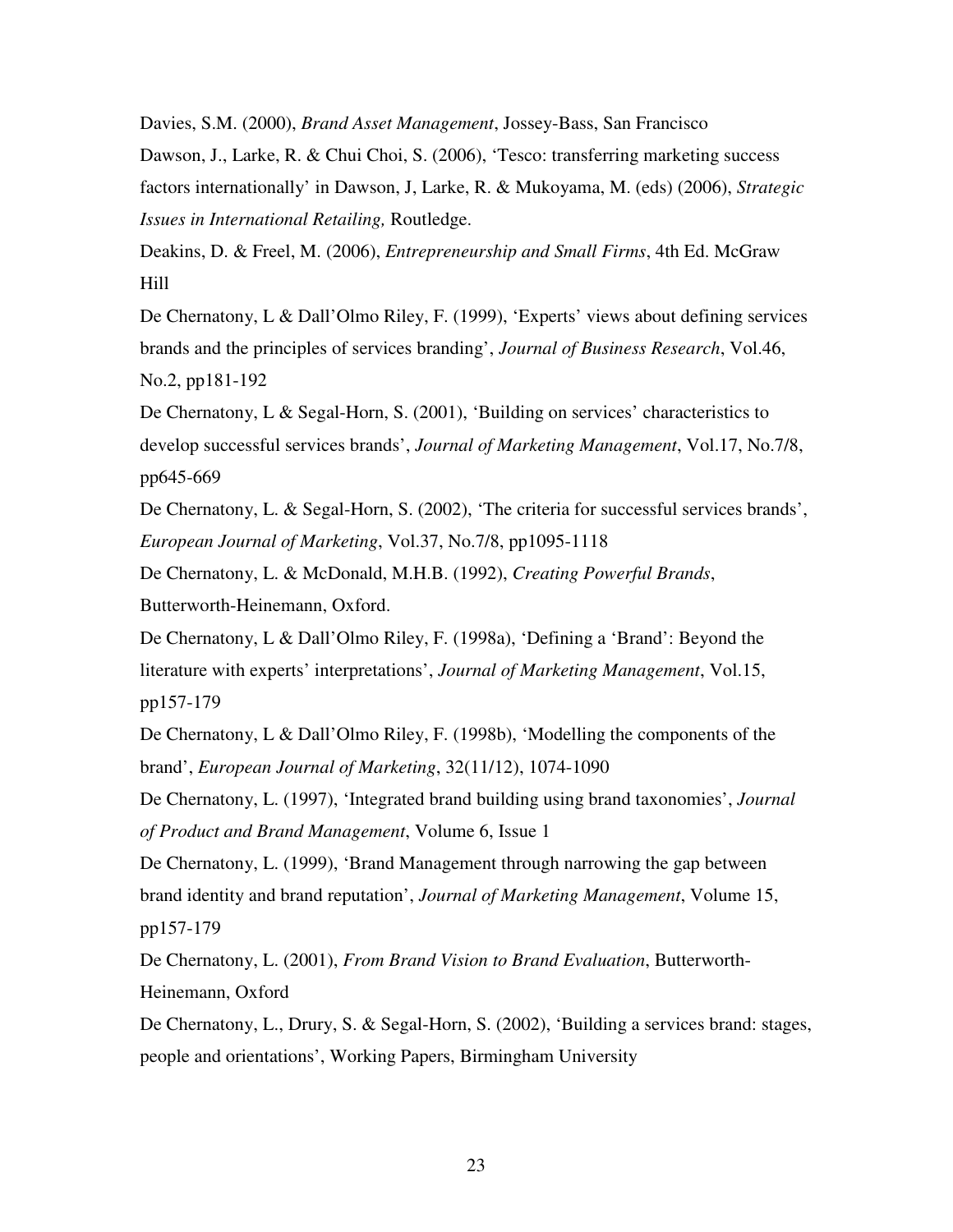Dutton, J.E., Dukerich, J.M. & Harquail, C.V. (1994), 'Organisational images and member identification', Administrative Science Quarterly, Vol. 39, pp239-63 Einwiller, S. & Will, M. (2002), 'Towards an integrated approach to corporate brandingan empirical study', Corporate Communications: An International Journal, Vol.7, No.2, pp100-109

Fanning, J. (2006) The importance of being branded: an Irish perspective, Liffey Press, Dublin

Foley, E., (1998), The Irish Market-A Profile, (6th Ed.) Irish Marketing Institute, Dublin. Fombrun, C. 1997), *Reputation. Realising Value from Corporate Image*, Harvard Business School Press, Boston, MA.

Forfas (1999), The Dynamics of the Retail Sector in Ireland, Report prepared for Forfas by KPMG Management Consultants, Fitzpatrick Associates Economic Consultants and the Centre for Retail Studies, University College Dublin. November.

Gardner, B.B. & Levy, S.J. (1955), 'The Product and the Brand', Harvard Business Review, March/April, pp33-39

Gioia, D.A., Schultz, M. & Corley, K.G. (2000), 'Organisational Identity, image and adaptive instability', Academy of Management Review, Vol.25, No.1, pp63-81.

Goodbody, (2000), The Impact of the Retail Planning Guidelines on the Retail Sector,

Report submitted to the minister of Enterprise, Trade and Employment and to the

minister of Environment and Local Government, Stationery Office, Dublin.

Greenley, G.E. & Foxall (1997), 'Multiple stakeholder orientation in UK companies and the implications for company performance', *Journal of Management Studies*, Vol.34, No.2, pp259-284.

Gummesson, E. (1998), 'Implementation requires a relationship marketing paradigm', *Academy of Marketing Science Journal*, Vol.26, No.3, Summer, pp242-249.

Harris, F. & de Chernatony, L. (2001), 'Corporate branding and corporate brand

performance', *European Journal of Marketing*, Vol. 35, No. 3/4, pp441-456

Harris, L.C. & Ogbonna, E. (2000), 'The responses of front-line employees to market

oriented culture change', *European Journal of Marketing*, Vol. 34, No's 3/4, pp318-340

Hatch, M.J. & Schultz, M. (1997), 'Relations between organizational culture, identity and image', *European Journal of Marketing*, Vol. 31, No's 5/6, pp441-456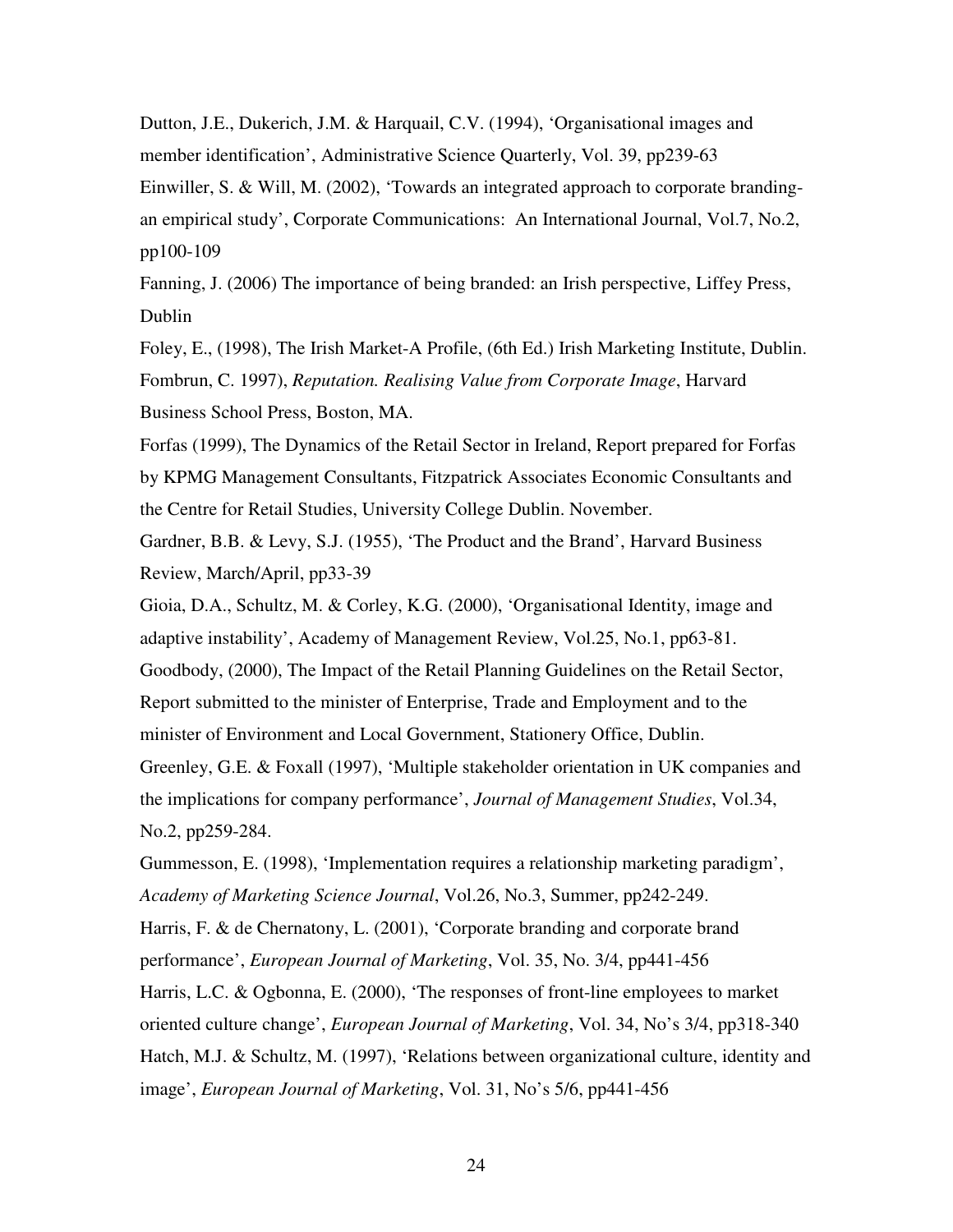Hatch, M.J. & Schultz, M. (2001), 'Are the strategic stars aligned for your corporate brand', *Harvard Business Review*, Feb, pp128-134

Hatch, M.J. & Schultz, M., (2003), 'Bringing the corporation into corporate branding', *European Journal of Marketing*, Vol.37, No.7/8, pp1041-1064

Howard, E. (2004) in Reynolds, J. & Cuthbertson, C. (2004), *Retail Strategy: the view from the bridge*, Elsevier Butterworth Heinemann

Ind, N. (1998), 'An integrated approach to corporate branding', *Journal of Brand Management*, Vol.5, No.5, pp323-332

Ind, N. (1997), *The Corporate Brand*, Macmillan Business

Inskip, I. (2004), 'Corporate branding for small to medium-sized businesses-A missed

opportunity or an indulgence', *Brand Management*, Vol.11, No.5, pp358-365.

Kapferer, J.N. (1997), *Strategic Brand Management*, Kogan-Page, London.

Kapferer, J.N. (2002), 'Is there really no hope for local brands?', *Journal of Brand Management*, Vol. 9, No.3 :163

Kennedy, S.H. (1977), 'Nurturing Corporate Image', *European Journal of Marketing*, Vol.11, No.3, pp120-164.

Kunde, J. (2000), *Corporate Religion: building a strong company through personality and corporate soul*, Prentice-Hall, London.

Kunkel, J.H. & Berry, L. (1968) 'A behavioural conception of retail image', *Journal of Marketing*, Vol. 32, October, pp21-27

Linquist, J.D. (1974), 'Meaning of image: a survey of empirical and hypothetical evidence', *Journal of Retailing*, 50/4, 29-38

Macrae, C. (1999), 'Brand Reality Editorial', *Journal of Marketing Management*, Vol. 15, pp1-24

Martineau, P. (1958), 'The personality of the retail store', *Harvard Business Review*, 36, Jan/Feb, 47-55

Merrilees, B. & Fry, ML. (2002) 'Corporate Branding: A framework for e-tailers',

*Corporate Reputation Review*, Vol. 5, Nos.2/3, pp213-225

Mitchell, A. (1999), 'Out of the shadows', *Journal of Marketing Management*, (15), pp 25-42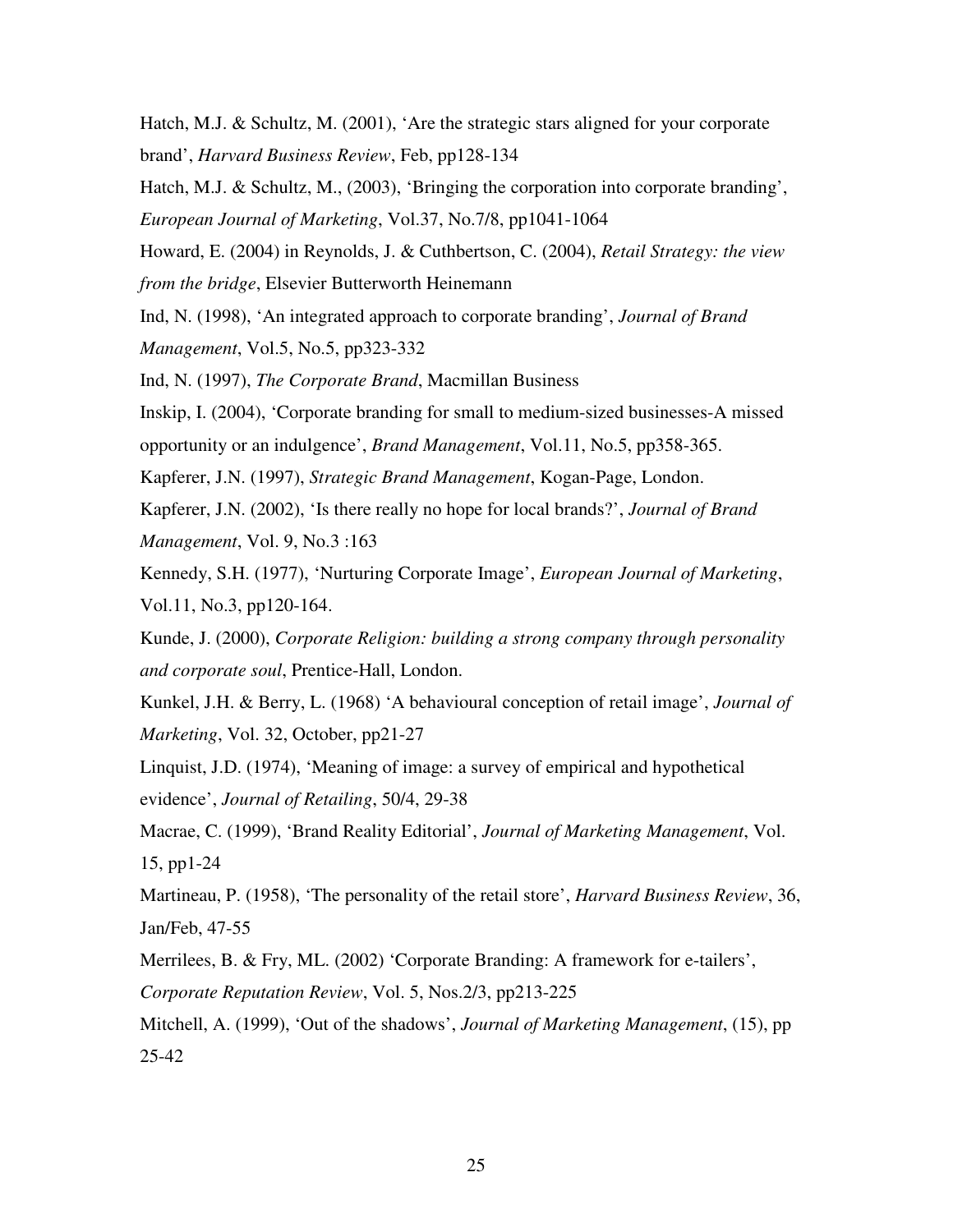Olins, W. (1978), *The Corporate Personality: an inquiry into the nature of corporate identity,* Design Council, London

Padgett, D. & Allen, D. (1997), 'Communicating experiences: a narrative approach to creating service brand image', *Journal of Advertising*, Vol.26, No.4, pp49-62.

Papasolomou, I. & Vrontis, D. (2006), 'Building corporate branding through internal marketing: the case of the UK retail bank industry', *Journal of Product & Brand Management,* Vol. 15/1, pp37-47

Peters, T.J. & Waterman, R.H. (1982), *In Search of Excellence*, Harper Collins Pitta, D. and Franzak, F. (1996), 'Boundary spanning product development in consumer markets: learning organization insights', *Journal of Consumer Marketing*, Vol.13, No.5,pp66

Plummer, J.T. (1984), 'How personality makes a difference', *Journal of Advertising Research*, Vol.23, Dec/Jan, pp27-31

Roper, S. & Parker, C. (2006), 'Evolution of Branding Theory and its relevance to the independent Retail sector', The Marketing Review, 6, PP55-71

Schein,(1985), *Organisational Culture* in Ind, N. (1997), The Corporate Brand, Macmillan Business

Schollhammer, H & Kuriloff, A. (1979), *Entrepreneurship and Small Business Management*, John Wiley & Sons

Shuman, J.C. & Seeger, J.A. (1986), 'The theory and practice of strategic management in smaller rapid growth firms', *American Journal of Small Business*, Summer, pp7-18 Urde, M. (1999), 'Brand Orientation: A mindset for Building Brands into Strategic resources', *Journal of Marketing Management*, Volume 15, pp117-133

Urde, M. (2003), 'Core value-based corporate brand building', *European Journal of Marketing*, Volume 37, No. 7/8, pp1017-1040

Van Riel, C.B.M. & Balmer, J.M.T. (1997), 'Corporate identity: the concept, its measurement and management', *European Journal of Marketing*, Vol. 31, pp1-14

Whetten, D.A., Lewis, D. & Mischel, L.J. (1992), 'Towards an integrated model of organizational identity and member commitment', *Academy of Marketing* Papers, Las Vegas.